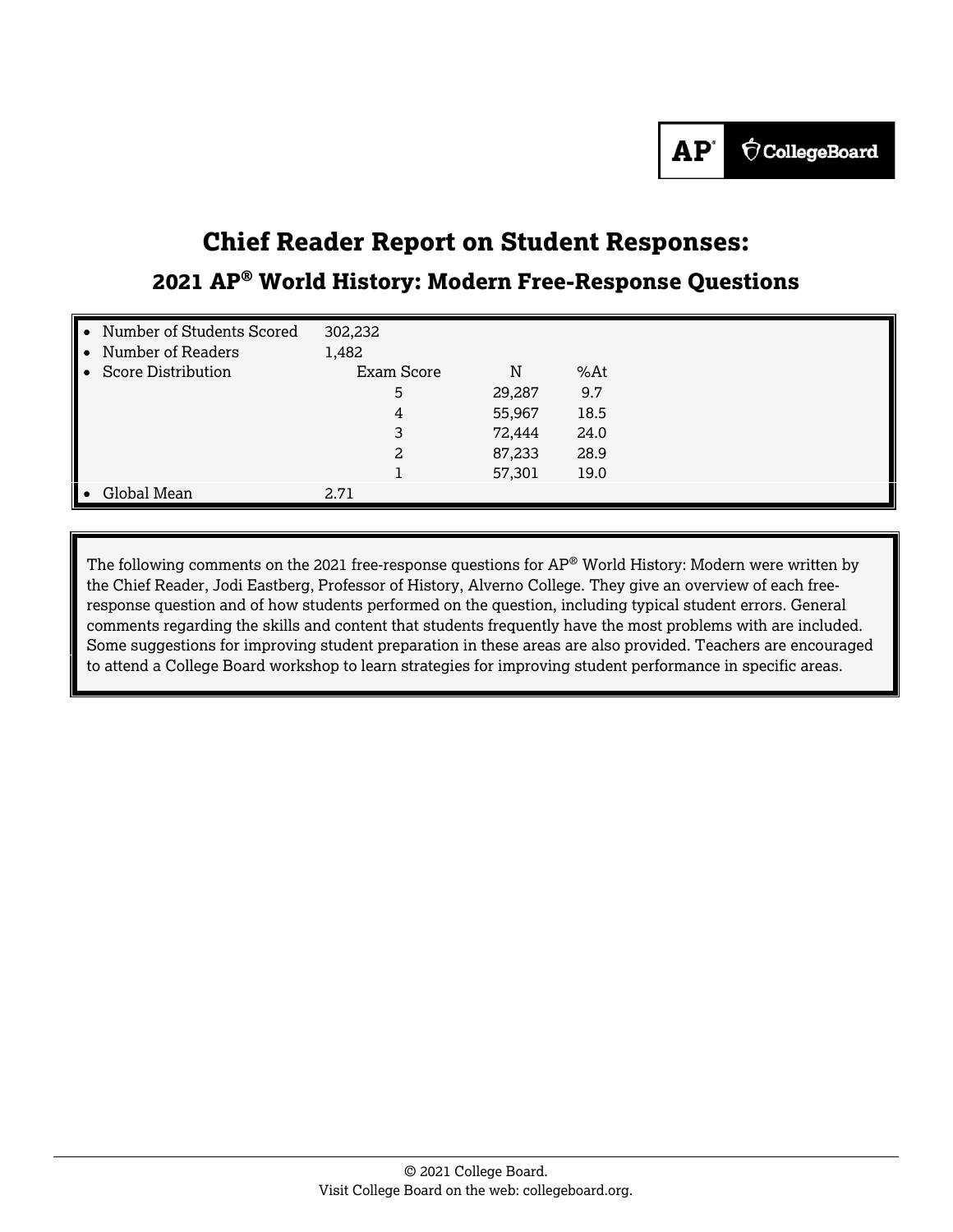**Question #1 Task:** Short Answer **Ouestion** 

**Topic:** von Laue on Westernization Secondary Text

**Max. Points:** 3 **Mean Score:** 1.20

#### *What were the responses to this question expected to demonstrate?*

For this question, students were expected to analyze a secondary source document by identifying a nationalist leader whose actions might be used to illustrate the author's argument. Next, they were asked to explain one way the "world revolution of Westernization" disrupted non-Western societies. Lastly, the question prompted students to explain a reason why historians in the late twentieth century reinterpreted Western Imperialism. The question primarily addressed Topics 6.3, 7.1., and 8.1 of the AP World History: Modern Course and Exam Description.

# *How well did the responses address the course content related to this question? How well did the responses integrate the skills required on this question?*

This question asked students to demonstrate their knowledge of the role of imperialism, Westernization, and nationalism in a global context. All three of these are tied directly to the course, and students were able to demonstrate their understanding of the topics, frequently citing nationalist leaders in South Asia and Africa and demonstrating an understanding of the ways in which Westernization disrupted non-Western countries through technological, political, social, and cultural influence. Students frequently were able to accurately identify the importance of Mohandas Gandhi, Ho Chi Minh, and Nelson Mandela as non-Western nationalist leaders whose actions supported von Laue's argument. Students understood the causal relationship between Westernization, imperialism, and the disruption of traditional political and economic systems in many non-Western countries.

While some students understood that historians were interested in reinterpreting Western imperialism because of the effects of decolonization or in order to reevaluate the legacy of Western rule, most student responses tended not to explain one reason why historians in the late twentieth century reinterpreted Western imperialism. They did not explain the role of decolonization, the Cold War, nor globalization and instead provided answers that did not address the question.

# *What common student misconceptions or gaps in knowledge were seen in the responses to this question?*

Some students identified European leaders for part (a). Whether this was simply because they were the only nationalist leaders they could think of or if they misunderstood the prompt is unclear.

Students had difficulty with explaining how events or processes in the late twentieth century led historians to reinterpret Western imperialism. Many responses identified trends in the late twentieth century ("gender inequality" or "warfare") without connecting those trends to reinterpretations of imperialism in the way the passage from von Laue discusses it.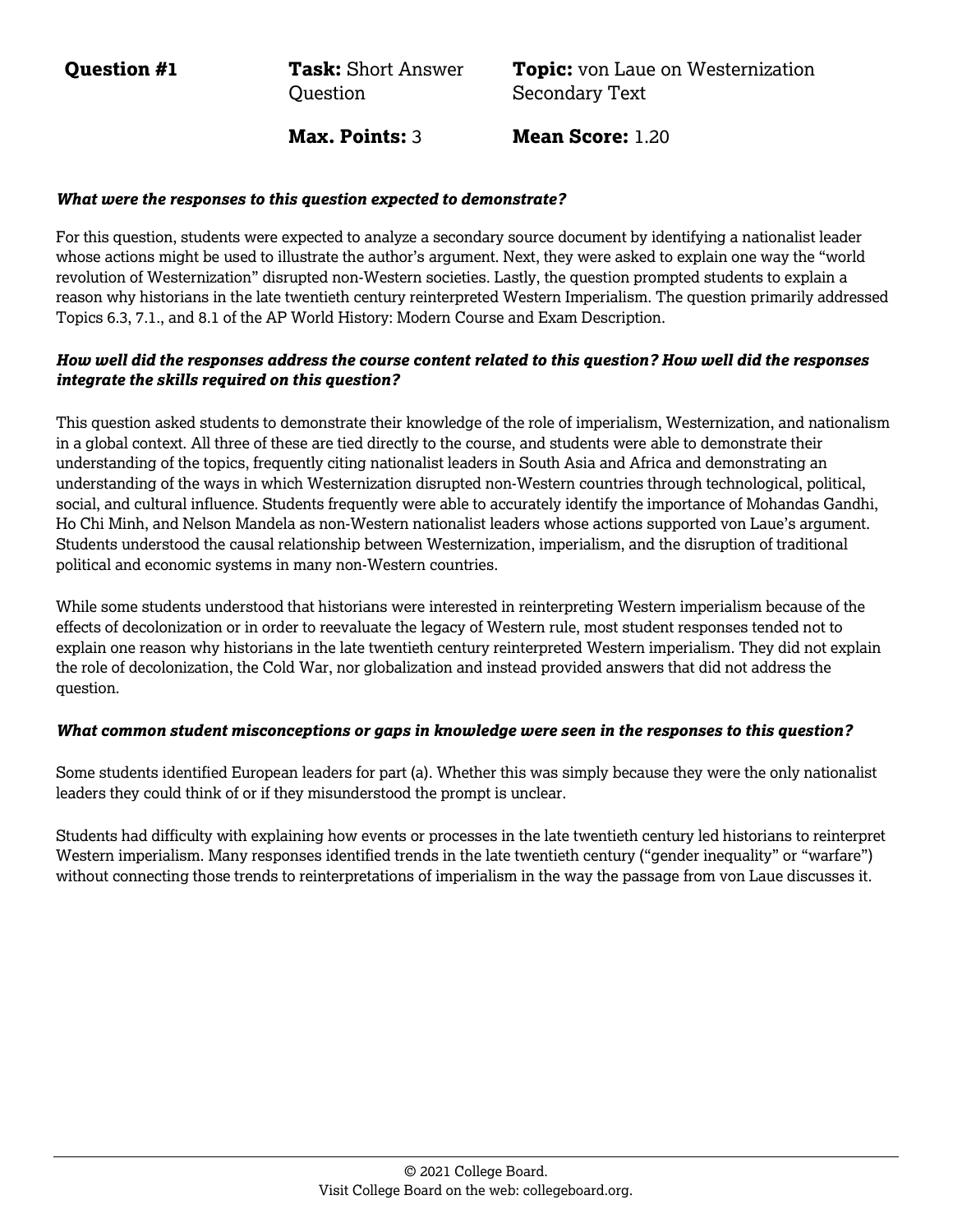| Common Misconceptions/Knowledge Gaps                                                                                                                                                                                                                                                                                                                 | Responses that Demonstrate Understanding                                                                                                                                                                                                                                                                                                                                        |
|------------------------------------------------------------------------------------------------------------------------------------------------------------------------------------------------------------------------------------------------------------------------------------------------------------------------------------------------------|---------------------------------------------------------------------------------------------------------------------------------------------------------------------------------------------------------------------------------------------------------------------------------------------------------------------------------------------------------------------------------|
| "One non-Western nationalist leader<br>whose actions might be used to<br>illustrate the author's argument in the<br>passage is Karl Marx." (Karl Marx<br>was not a non-Western nationalist<br>leader.)                                                                                                                                               | "A non-Western nationalist leader who<br>supports the author's argument is Mahatma<br>Gandhi. Gandhi was a well-known figure who<br>led peaceful demonstrations and protests<br>against British rule." (The response identifies a<br>non-Western nationalist leader who reflects von<br>Laue's arguments about the use of Western ideals<br>of freedom and self-determination.) |
| "One reason why historians<br>reinterpreted western imperialism<br>was because of the world wars.<br>During and after the world wars, lots<br>of things changed like gender roles or<br>types of government." (The allusions<br>to the world wars and gender roles do<br>not expain why historians would have<br>reinterpreted Western imperialism.) | "Overall, decolonization caused historians to<br>reinterpret Western imperialism because it<br>causes historians to think about it differently."<br>(The response includes an event or process from<br>the second half of the twentieth century-<br>decolonization-that is connected to historians<br>reinterpreting Western imperialism.)                                      |

Students need practice identifying what is Western and what is non-Western. Some of this involves geography: Western European leaders will generally not fit into the category of "non-Western." The term, though, takes on specific meaning with regard to imperialism in the eighteenth and nineteenth centuries. Teachers should emphasize the nature of this designation as more than simple geography. A number of students correctly identified Latin American leaders as non-Western nationalists despite the orientation in the Western hemisphere. Introducing students to the extensive historiography on the concept of "the West" can help them not only to understand the category of "the West" but also to practice reading and analyzing secondary sources.

Students also need more familiarity with historiography. Specifically, teachers can further emphasize why historians change the way they understand and explain events and processes after a number of years. Students can better perform this kind of task when they understand that the events and processes happening around historians influence the history they create. Having students create a timeline not only of events, but also of "common historical interpretations" will help them with this type of analysis.

# *What resources would you recommend to teachers to better prepare their students for the content and skill(s) required on this question?*

The following resources are available in AP Classroom to provide instructional support for a SAQ on the topic of imperialism, Westernization, and nationalism:

- Unit 6, Topic 6.3, "Indigenous Responses to State Expansion from 1750 to 1900," addresses the topic of antiimperial resistance and how nationalism contributed to anticolonial movements. It includes resources, such as AP Daily videos and topic questions that serve as formative assessment tools.
- Unit 7, Topic 7.1, "Shifting Power After 1900," addresses the topic of new states, the communist and Mexican revolutions, and other challenges to the existing political and social order. It includes resources, such as AP Daily videos and topic questions that serve as formative assessment tools.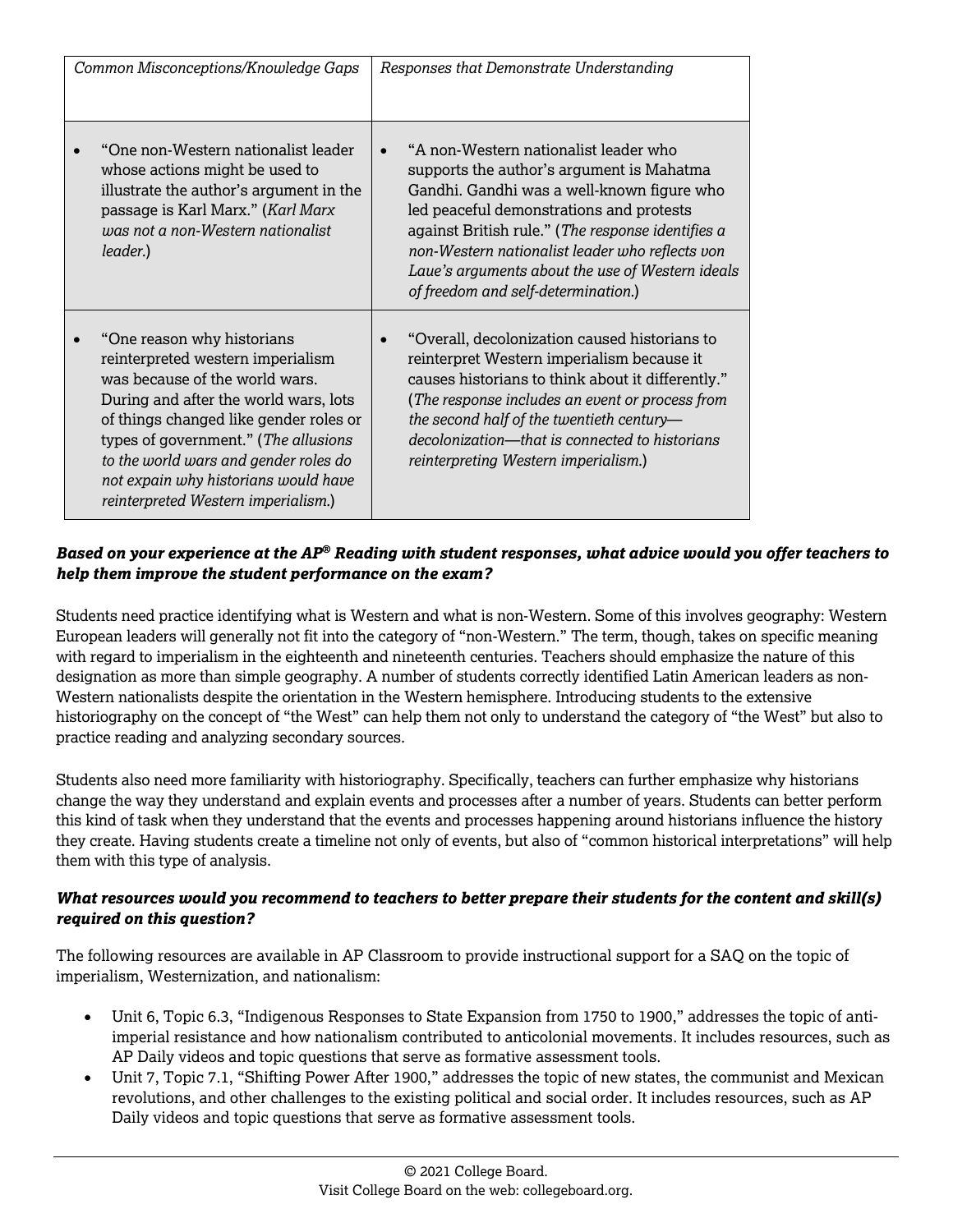- Unit 8, Topic 8.1, "Setting the Stage for the Cold War and Decolonization," addresses the topic of the rise of anti-imperialist sentiment after the Second World War, the dissolution of empires, and the restructuring of states. It includes resources, such as AP Daily videos and topic questions that serve as formative assessment tools.
- Unit 8, Topic 8.7, "Global Resistance to Established Power Structures After 1900," addresses the topic of nationalism, nationalist leaders, and resistance to imperialism. It includes resources, such as AP Daily videos and topic questions that serve as formative assessment tools.
- AP Classroom has Personal Progress Checks for each unit that include SAQs and scoring guidelines that will allow students to practice the required skills needed to successfully answer a secondary source SAQ.
- The Question Bank within AP Classroom contains examples of AP exam questions, both MCQs and FRQs, that can be used to assess student understanding and allow for further practice of the required skills.
- Additionally, AP Classroom contains Skills-Based Modules, under the Professional Learning tab, that focus on teaching the skill of analyzing secondary sources and include handouts for students.
- The Online Teacher Community includes a library of resources that can be searched by disciplinary practices, skills, content, and resource type. Visit [https://apcommunity.collegeboard.org/group/apworldhistory/resource](https://apcommunity.collegeboard.org/group/apworldhistory/resource-library/)[library/](https://apcommunity.collegeboard.org/group/apworldhistory/resource-library/)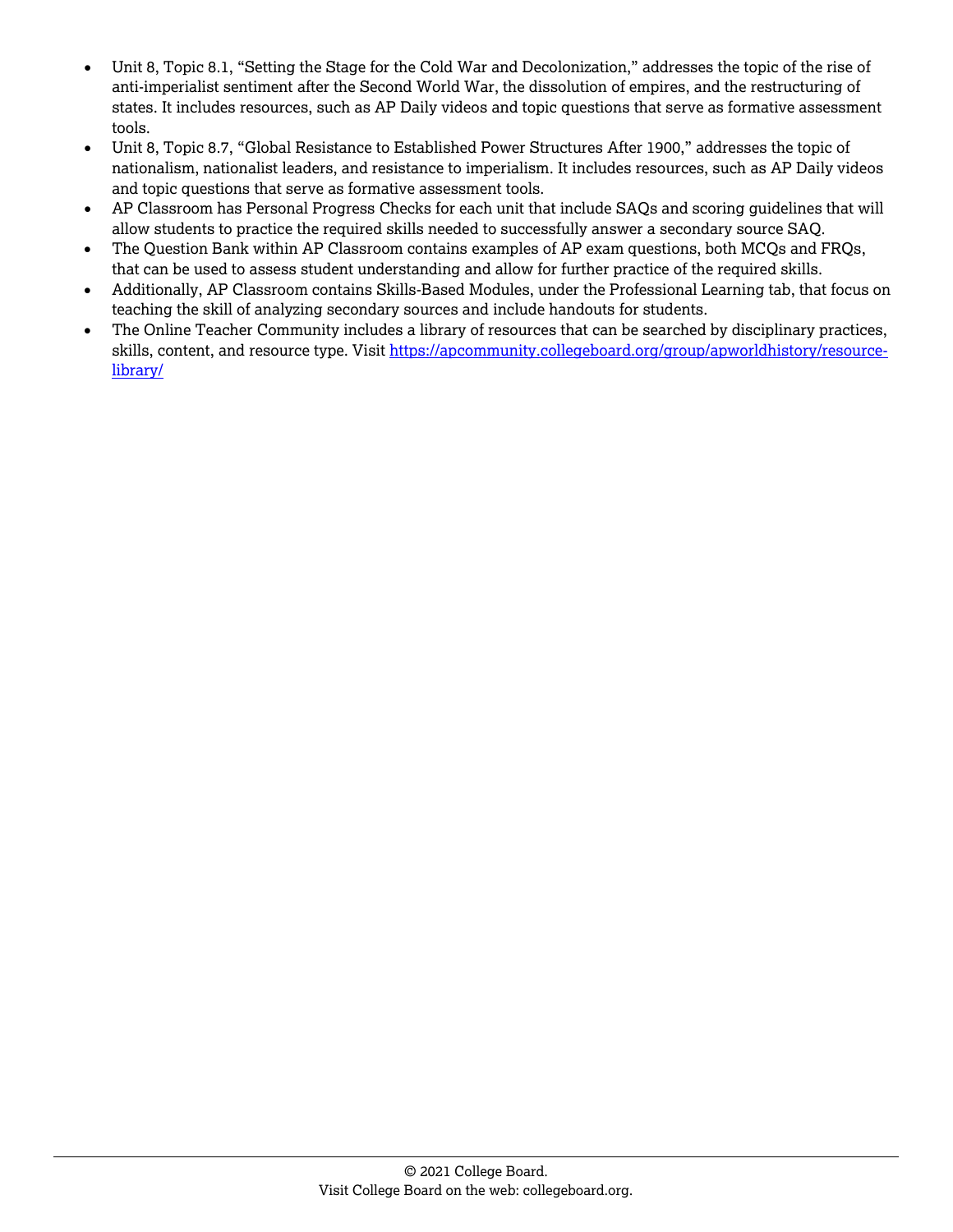**Question #2 Task:** Short Answer **Ouestion** 

**Topic:** Women Professions French Poster Primary Image

**Max. Points:** 3 **Mean Score:** 1.67

#### *What were the responses to this question expected to demonstrate?*

Students were asked to evaluate an image of women in different social positions in France in the late nineteenth century to answer three questions. First, students were asked to identify one way in which the views reflected in the image represented a continuity with traditional notions of gender roles. Next, they were asked to identify one way in which the views reflected in the image represented a change from traditional gender roles. Lastly, they were asked to explain one way in which the format or intended audience of the source may have influenced the way in which gender roles were portrayed in the image. The question primarily addressed Topics 5.1., 5.9., and 9.5. of the AP World History: Modern Course and Exam Description.

#### *How well did the responses address the course content related to this question? How well did the responses integrate the skills required on this question?*

Many students were able to identify the representation of gender inequality or patriarchy as a continuity depicted in the image. Students also recognized that the late nineteenth century produced changes in France as a result of the Industrial Revolution and the ways in which modernization and urbanization as well as factory work changed women's lives. Many student responses identified gender inequality—often termed "patriarchy"—as a significant continuity in European history. There was less grounding in the development of proto-feminist or cultural changes that led to the changes in traditional gender roles.

#### *What common student misconceptions or gaps in knowledge were seen in the responses to this question?*

The most common misconception that students held about women's roles in the late nineteenth century and in general was that women "didn't work" until the modern period. Moreover, they seemed to believe that peasant classes were a new phenomenon represented by the image. Many students lacked the knowledge of context about France during the nineteenth century. They either wanted to talk about the French Revolution in the eighteenth century or the Great War in the twentieth. Context for France in the nineteenth century did not seem to be something the students were able to access from their learning.

| Common Misconceptions/Knowledge Gaps                                                                                                                                                                                                                                                                                                                                                                         | Responses that Demonstrate Understanding                                                                                                                                                                                                                                                                                                                                                                                   |
|--------------------------------------------------------------------------------------------------------------------------------------------------------------------------------------------------------------------------------------------------------------------------------------------------------------------------------------------------------------------------------------------------------------|----------------------------------------------------------------------------------------------------------------------------------------------------------------------------------------------------------------------------------------------------------------------------------------------------------------------------------------------------------------------------------------------------------------------------|
| "The views shown in the image show a<br>change in traditional gender roles<br>because the poster shows women<br>working in a field, a very drastic change<br>in the traditional ideology during the<br>nineteenth century." (The response<br>incorrectly identifies women engaged as<br>agricultural workers in the nineteenth<br>century as reflecting a change in<br>traditional notions of gender roles.) | "One way in which the views in the image represent a<br>$\bullet$<br>change from traditional notions of gender roles is the<br>fact that women are not bound to the house. Some of<br>the women represented are working in factories." (The<br>response correctly identifies that the late nineteenth<br>century allowed women to gain employment in a wider<br>range of occupations, including that of a factory worker.) |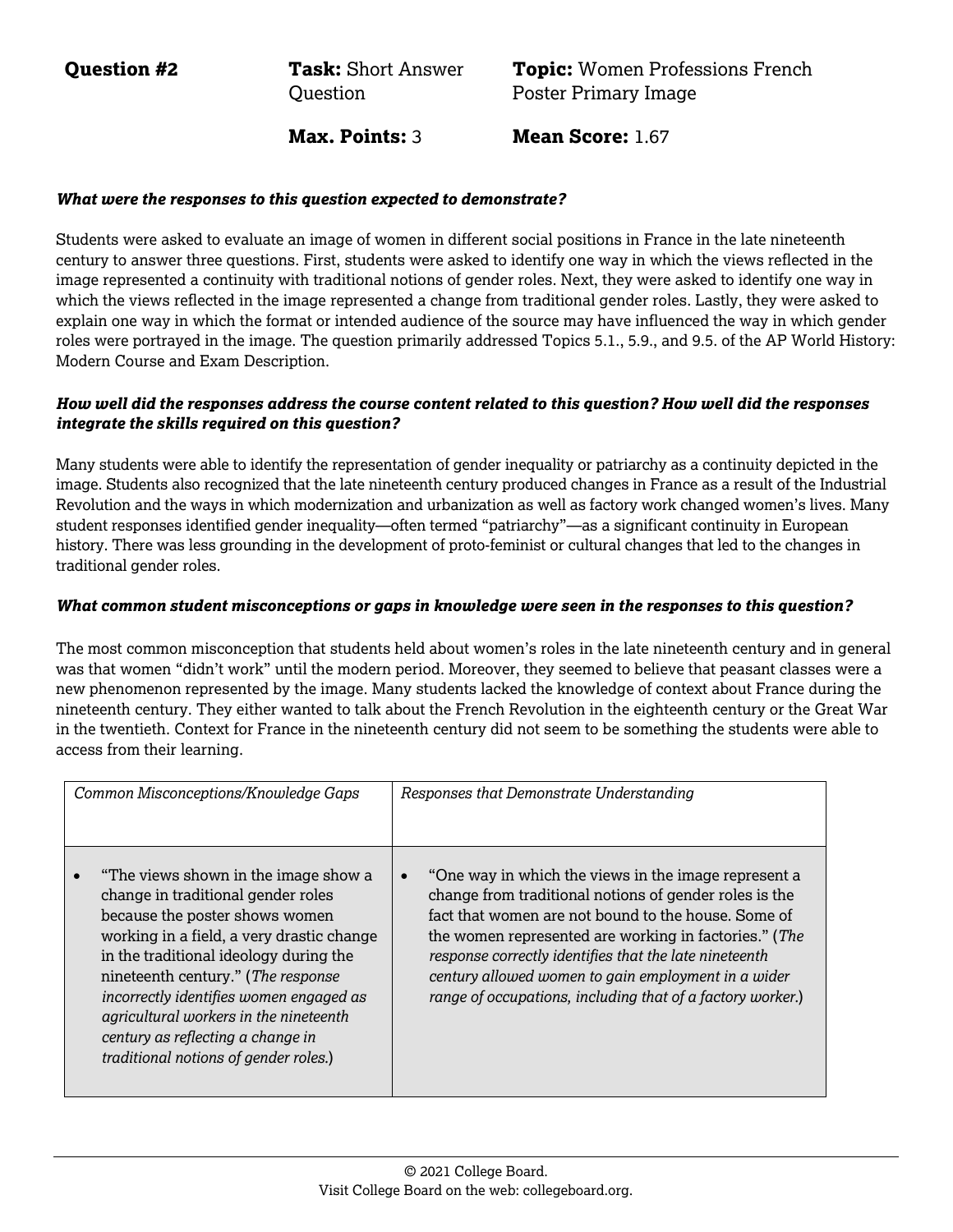| "Those who started the industrial"<br>revolution influenced how women<br>became. Because the factories and other<br>jobs required men, women had to take<br>care of the jobs other men used to do."<br>(The response describes the impact of the<br>Industrial Revolution on women's roles<br>but does not explain how this is connected<br>to the format or intended audience of the<br>poster.) | "The intended audience of the poster influenced the<br>way women and gender roles are portrayed because<br>this poster was sold to the masses. During the late<br>nineteenth century, many French people still believed<br>that women were meant to serve their husband, and<br>children. This influenced the gender roles in the poster<br>because the poster would've been largely controversial<br>if it was not formatted to please the masses." (The<br>response correctly explains that because the poster was<br>intended for sale to individuals and institutions in France,<br>it reflected more traditional gender roles so that it would<br>have been controversial to the sensibilities of a wide<br>audience.) |
|---------------------------------------------------------------------------------------------------------------------------------------------------------------------------------------------------------------------------------------------------------------------------------------------------------------------------------------------------------------------------------------------------|-----------------------------------------------------------------------------------------------------------------------------------------------------------------------------------------------------------------------------------------------------------------------------------------------------------------------------------------------------------------------------------------------------------------------------------------------------------------------------------------------------------------------------------------------------------------------------------------------------------------------------------------------------------------------------------------------------------------------------|
|---------------------------------------------------------------------------------------------------------------------------------------------------------------------------------------------------------------------------------------------------------------------------------------------------------------------------------------------------------------------------------------------------|-----------------------------------------------------------------------------------------------------------------------------------------------------------------------------------------------------------------------------------------------------------------------------------------------------------------------------------------------------------------------------------------------------------------------------------------------------------------------------------------------------------------------------------------------------------------------------------------------------------------------------------------------------------------------------------------------------------------------------|

Students struggle with identifying continuities in modern European history. They typically demonstrate knowledge of important themes like changing gender roles or the emergence of different social classes, but their command of how far back certain processes stretch is more limited. Teachers should continue to emphasize the importance of long-term understanding of social forces in society and the context surrounding those changes.

# *What resources would you recommend to teachers to better prepare their students for the content and skill(s) required on this question?*

The following resources are available in AP Classroom to provide instructional support for a SAQ on the topic of gender roles, patriarchy, and how modernization and urbanization affected views of women:

- Unit 5, Topic 5.1, "The Enlightenment," addresses the topic of the Enlightenment, women's suffrage, and an emerging feminism that challenged political and gender hierarchies. It includes resources, such as AP Daily videos and topic questions that serve as formative assessment tools.
- Unit 5, Topic 5.9, "Society and the Industrial Age," addresses the topic of new social classes and the differences between working- and middle-class women. It includes resources, such as AP Daily videos and topic questions that serve as formative assessment tools.
- Unit 9, Topic 9.5, "Calls for Reform and Responses After 1900," addresses the topic of rights-based discourses that challenged old views about gender. It includes resources, such as AP Daily videos and topic questions that serve as formative assessment tools.
- AP Classroom has Personal Progress Checks for each unit that include SAQs and scoring guidelines that will allow students to practice the required skills needed to successfully answer a primary source SAQ.
- The Question Bank within AP Classroom contains examples of AP exam questions, both MCQs and FRQs, that can be used to assess student understanding and allow for further practice of the required skills.
- Additionally, AP Classroom contains Skills-Based Modules, under the Professional Learning tab, that focus on teaching the skill of analyzing primary sources and include handouts for students.
- The Online Teacher Community includes a library of resources that can be searched by disciplinary practices, skills, content, and resource type. Visit [https://apcommunity.collegeboard.org/group/apworldhistory/resource](https://apcommunity.collegeboard.org/group/apworldhistory/resource-library/)[library/](https://apcommunity.collegeboard.org/group/apworldhistory/resource-library/)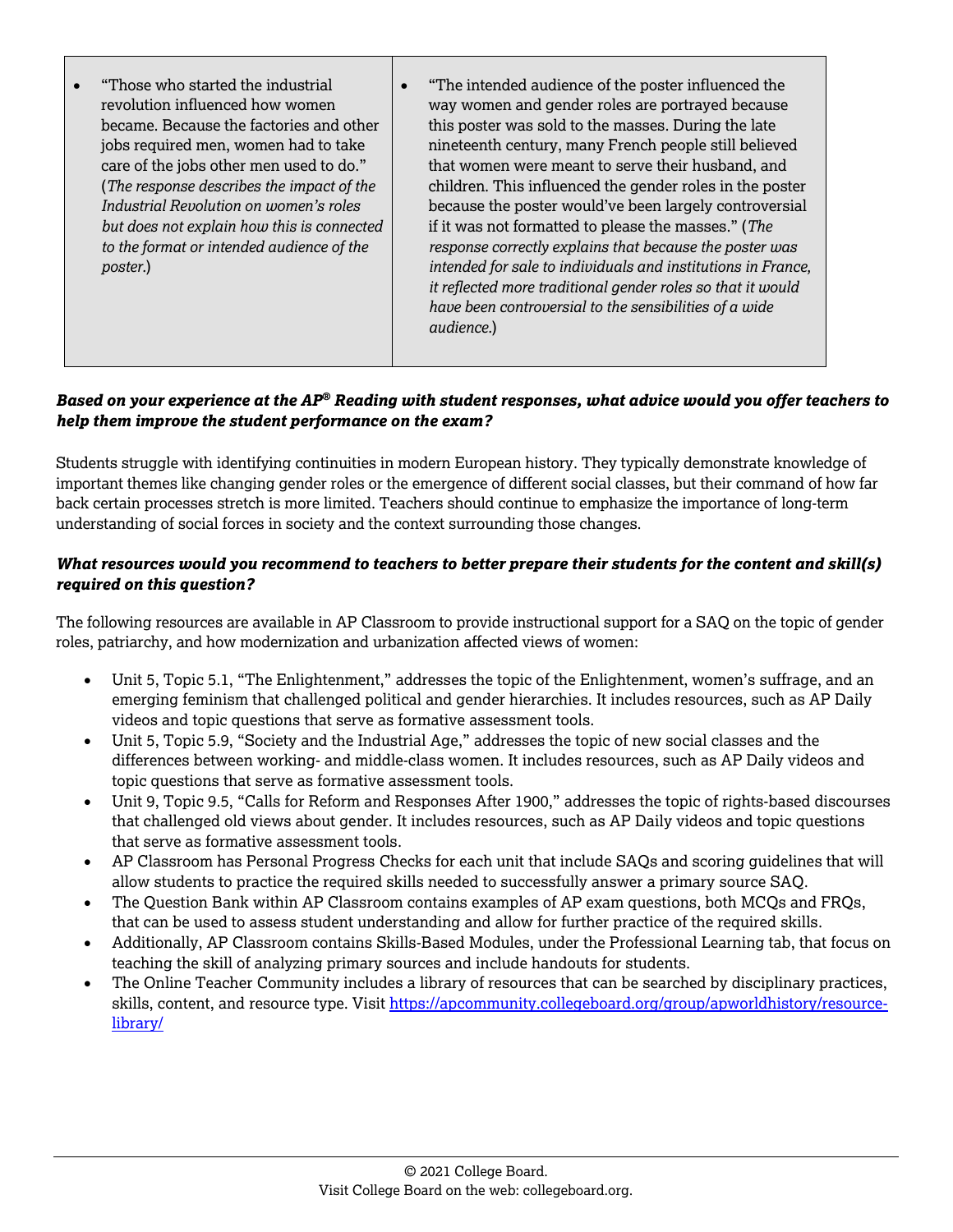**Question #3 Task:** Short Answer **Ouestion** 

**Topic:** Chinese Political System 1200−1750 No Stimulus

**Max. Points:** 3 **Mean Score:** 1.18

#### *What were the responses to this question expected to demonstrate?*

Students were asked to identify one continuity in the political system of China in the period 1200–1750. They then were asked to identify one change in the political system of China in the period 1200–1750. And, lastly, they were asked to explain one way in which political continuities in China influenced the development of the global economy in that same period. The question primarily addressed Topics 1.1., 2.1., and 4.4. of the AP World History: Modern Course and Exam Description.

# *How well did the responses address the course content related to this question? How well did the responses integrate the skills required on this question?*

The students did quite well on this question. Teachers are clearly doing good work to introduce China during this period to students as their answers were strong. In part (a) the students frequently and accurately identified the civil service exam and the claim of The Mandate of Heaven as continuities. For part (b) they noted that China came to be ruled by non-Chinese dynasties like the Jin, Yuan, and Qing. Finally, students who successfully explained the global economic impact caused by the political continuities drew from their knowledge of global trade during the period and accurately identified the production of luxury goods for export and the global flow of silver from Japan and the Americas that was caused in part by China's successful economy.

#### *What common student misconceptions or gaps in knowledge were seen in the responses to this question?*

While the overwhelming majority of students scored the first point, they still struggled with periodization for the question. The most common incorrect response indicated Communism as a continuity or change during the period. Many students also did well on part (c), but the biggest hurdle was explaining the how or why of events like Zhen He's voyages or how the Mongols helped to expand the global economy.

| Common Misconceptions/Knowledge Gaps |                                                                                                                                                                                                                                                                                                                                                           | Responses that Demonstrate Understanding                                                                                                                                                                                                                                                                                                                     |  |
|--------------------------------------|-----------------------------------------------------------------------------------------------------------------------------------------------------------------------------------------------------------------------------------------------------------------------------------------------------------------------------------------------------------|--------------------------------------------------------------------------------------------------------------------------------------------------------------------------------------------------------------------------------------------------------------------------------------------------------------------------------------------------------------|--|
|                                      | "One continuity in the political system of<br>China in the period 1200-1750 was their<br>communist run government. They never<br>strayed from it for they believed that it<br>was the best way to govern over the<br>people." (The response identifies<br>Communism as a continuity in China's<br>government, but this is outside of the time<br>period.) | "One continuity in the political system in China"<br>in the period 1200-1750 would be the<br>centralization of governance and power to the<br>emperor and the large imperial bureaucracy<br>which ran the nation." (The response correctly<br>identifies a centralized state with a large imperial<br>bureaucracy as a continuity in China's<br>qovernment.) |  |
|                                      | "One change in the political system of<br>China in the period 1200-1750 is Mao's<br>use of totalitarianism during his reign.<br>Mao impelmented many economic,<br>cultural, and political reforms at this                                                                                                                                                 | "One change in the political system of China in<br>the period 1200-1750 was momentarily getting<br>rid of the civil service exam during the Mongols<br>rule. They did not like how this dictated who<br>helped run the government and so they saw it fit                                                                                                     |  |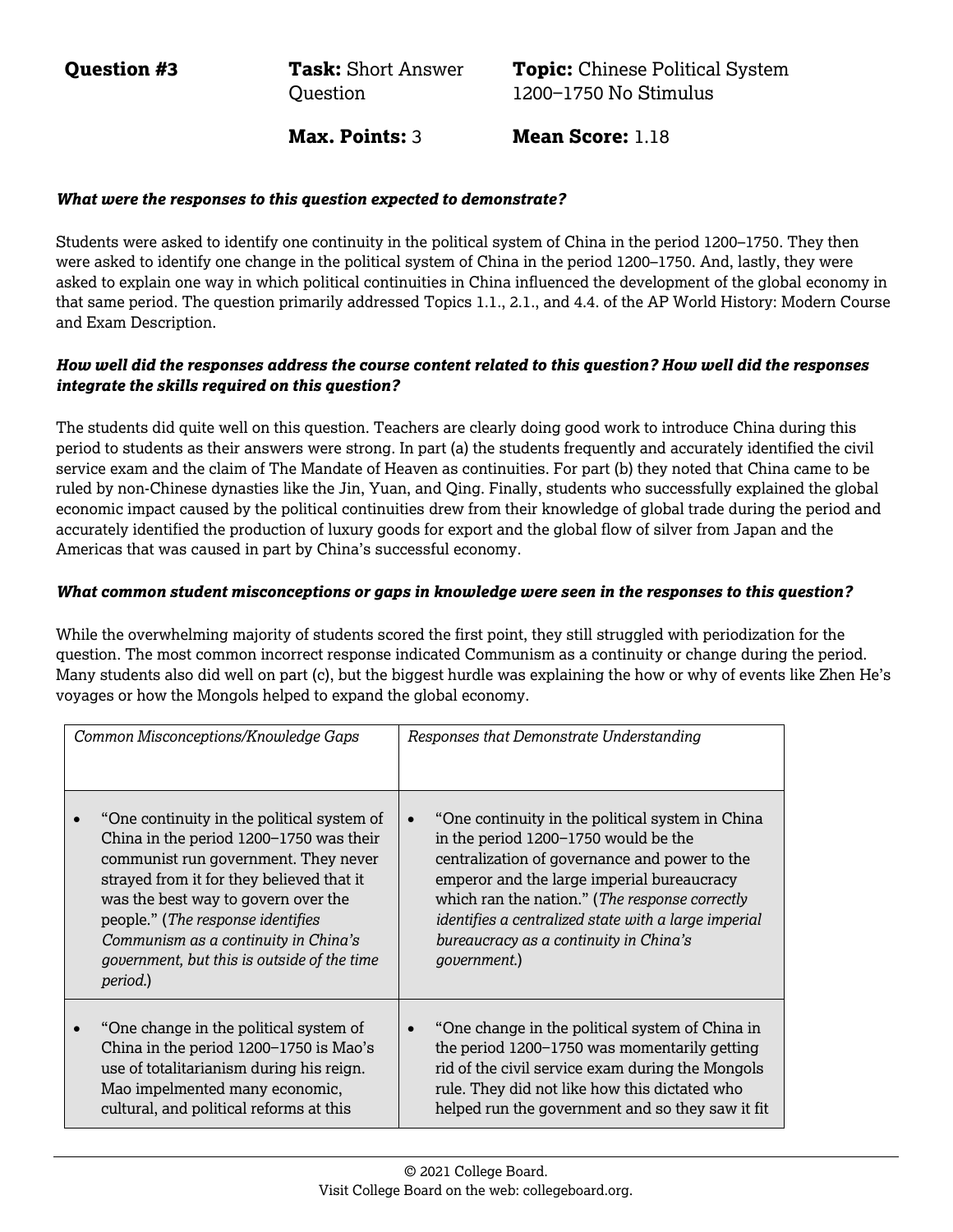time." (*The response identifies changes during Maoist period in China, but this is outside of the time period.*)

to be changed." (*The response correctly identifies the interruption of the exam system during the Yuan Dynasty as a change in China's government.*)

# *Based on your experience at the AP® Reading with student responses, what advice would you offer teachers to help them improve the student performance on the exam?*

Students continue to struggle with the "explain" part of the short answer questions. Working with students to develop clear how and why statements can help them to better prepare for the exam. Assist students in developing an understanding of the difference between summarizing or identifying and explaining or telling the story of how or why something occurred. Asking open-ended questions and giving students multiple opportunities to debate or engage in Socratic seminars can help them to understand that to explain is more than to identify accurately.

# *What resources would you recommend to teachers to better prepare their students for the content and skill(s) required on this question?*

The following resources are available in AP Classroom to provide instructional support for a SAQ on the topic of continuity and change in the political system of China and the impact on the global economy in the period 1200−1750:

- Unit 1, Topic 1.1, "Developments in East Asia from c. 1200 to c. 1450," addresses the topic of Confucianism and bureaucracy in Song China and the continuation of Chinese cultural traditions. It includes resources, such as AP Daily videos and topic questions that serve as formative assessment tools.
- Unit 2, Topic 2.1, "The Silk Roads," addresses the topic of luxury goods and the increase in interregional trade and the expansion of iron and steel manufacturing in China. It includes resources, such as AP Daily videos and topic questions that serve as formative assessment tools.
- Unit 4, Topic 4.4, "Maritime Empires Established," addresses the topic of Asian states that tried to limit the disruptive economic and cultural effects of European-dominated long-distance trade as well as intra-Asian trade which continued to flourish during this period. It includes resources, such as AP Daily videos and topic questions that serve as formative assessment tools.
- AP Classroom has Personal Progress Checks for each unit that include SAQs and scoring guidelines that will allow students to practice the skills needed to successfully answer a SAQ without a stimulus.
- The Question Bank within AP Classroom contains examples of AP exam questions, both MCQs and FRQs, that can be used to assess student understanding and allow for further practice of the required skills.
- Additionally, AP Classroom contains Skills-Based Modules, under the Professional Learning tab, that focus on teaching the skills of comparison and continuity and change and include handouts for students.
- The Online Teacher Community includes a library of resources that can be searched by disciplinary practices, skills, content, and resource type. Visit [https://apcommunity.collegeboard.org/group/apworldhistory/resource](https://apcommunity.collegeboard.org/group/apworldhistory/resource-library/)[library/](https://apcommunity.collegeboard.org/group/apworldhistory/resource-library/)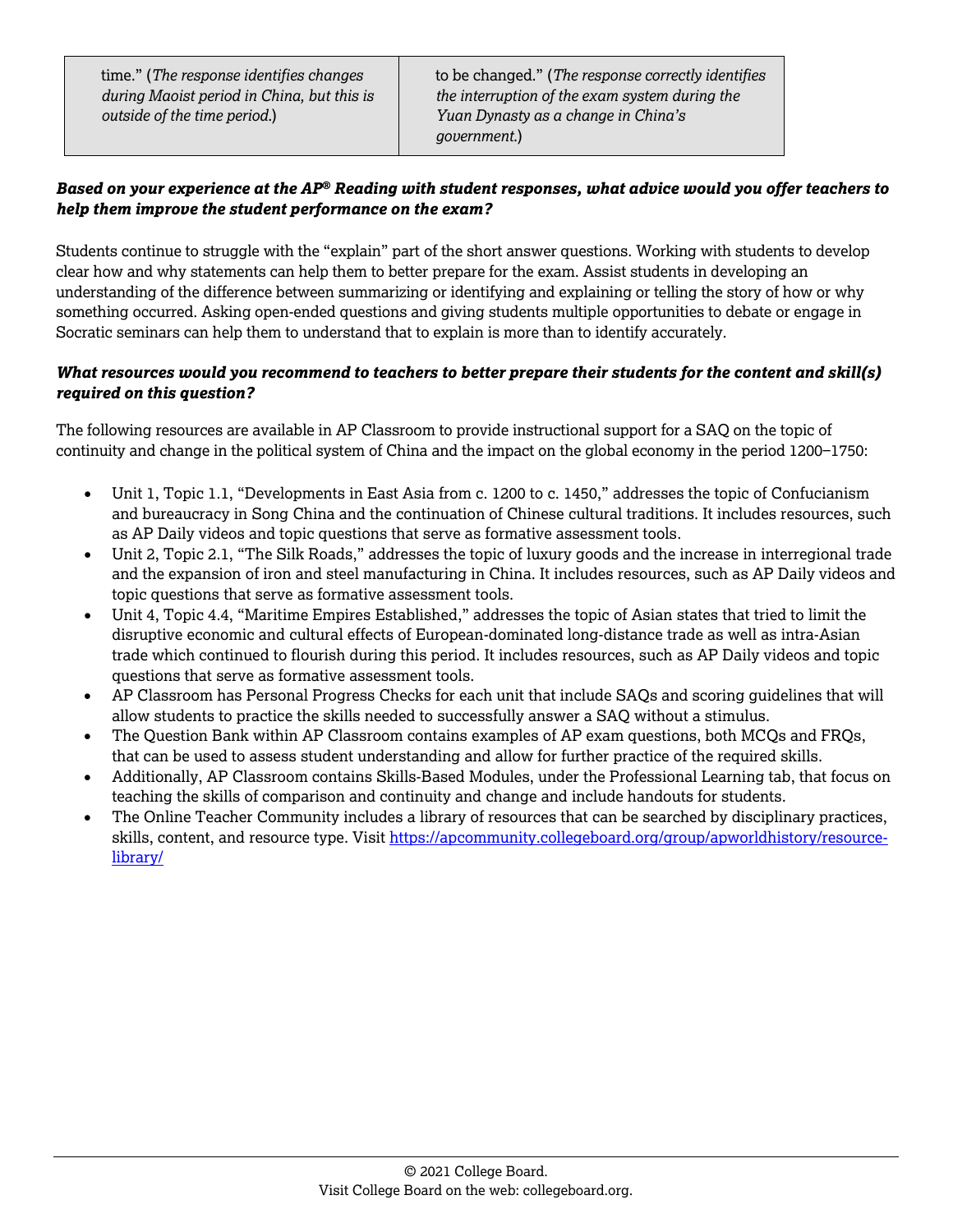**Question #4 Task:** Short Answer **Ouestion** 

**Topic:** South or Southeast Asia Political Systems 1750–1900 No Stimulus

**Max. Points:** 3 **Mean Score:** 1.08

#### *What were the responses to this question expected to demonstrate?*

This question asked students to identify one continuity in the political systems of South or Southeast Asia in the period 1750–1900. Then students were asked to identify one change in the political systems of South or Southeast Asia during the period. Finally, they were asked to explain a way that changes in the global economy led to changes in the political systems of these regions during the period. The question primarily addressed Topics 4.5., 5.8., and 6.1. of the AP World History: Modern Course and Exam Description.

#### *How well did the responses address the course content related to this question? How well did the responses integrate the skills required on this question?*

Far fewer students selected this question than Question 3. It is likely that students felt far less confident answering questions about the political systems of South and Southeast Asia during this period. For part (a) many students effectively identified the nature of European control over South Asia (India in particular) as a continuity. Some students accurately alluded to continued local leadership in the face of centralized control by the Mughals or the British. For part (c) many students explained the connection between the emerging global manufacturing economy and the increased colonization and European political control of South and Southeast Asia.

# *What common student misconceptions or gaps in knowledge were seen in the responses to this question?*

Accurate identification of region continued to be an issue for students. In many responses, part (a) and part (b) focused on China, Japan, or Korea—states in East Asia rather than South or Southeast Asia. Another significant gap in knowledge was the timing of independence for colonies in South and Southeast Asia. Responses frequently alluded to India breaking free of British control or the creation of a Pakistan from India, both of which occurred well after 1900.

| Common Misconceptions/Knowledge Gaps |                                                                                                                                                                                                                                                                                                                                                                                                                                                                                                                                      | Responses that Demonstrate Understanding                                                                                                                                                                                                                                                                                                                         |
|--------------------------------------|--------------------------------------------------------------------------------------------------------------------------------------------------------------------------------------------------------------------------------------------------------------------------------------------------------------------------------------------------------------------------------------------------------------------------------------------------------------------------------------------------------------------------------------|------------------------------------------------------------------------------------------------------------------------------------------------------------------------------------------------------------------------------------------------------------------------------------------------------------------------------------------------------------------|
|                                      | "One continuity of the political system of<br>South and Southeast Asia was their strong<br>sense of imperialism. During this time,<br>empires like the Ming and Qing dynasties<br>used conquering to sustain control. This<br>control stayed strong through this time<br>period because of the places they took<br>over." (The response incorrectly identifies<br>imperialist impulses of the Ming and Qing<br>dynasties as a continuity of political systems<br>in South or Southeast Asia, but China is<br>included in East Asia.) | "Kingdoms in South Asia like India, were still largely<br>governed by princely states like the province of<br>Bengal that were still officially ruled by the Nawab<br>even after the collapse of the Mughals." (The<br>response correctly identifies the continued authority of<br>local rulers like the Nawab of Bengal during and after<br>the Mughal Empire.) |
|                                      | "One change in the political system of<br>South Asia was the separation of India                                                                                                                                                                                                                                                                                                                                                                                                                                                     | "India's government was controlled by the British for<br>much of the 1750–1900 period. Initially, India was                                                                                                                                                                                                                                                      |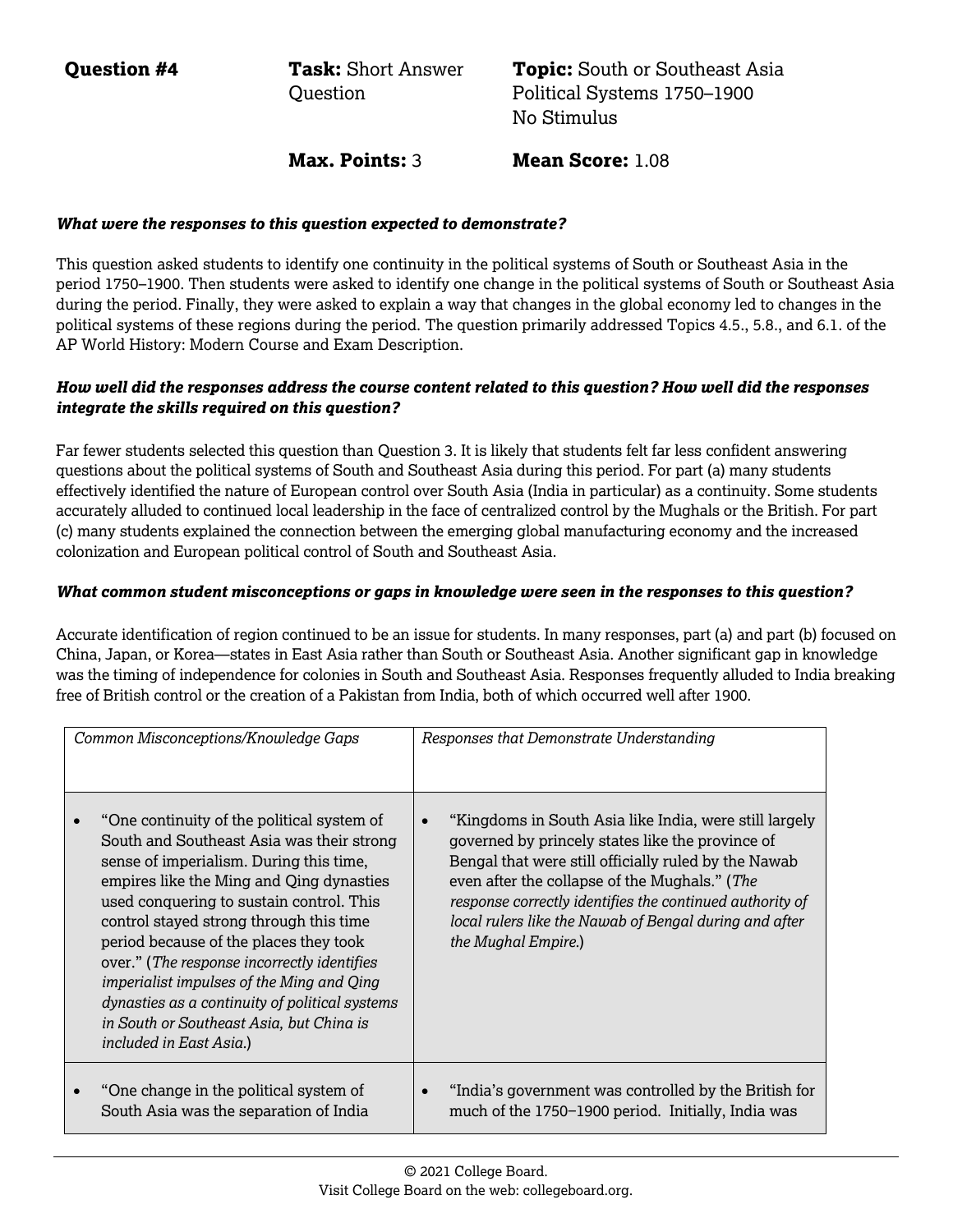| and Pakiistan. The regions were poltically<br>divided so they split." (The response<br>identifies the split between India and<br>Pakistan as a political change from<br>1750-1900, but this is outside of the time<br>period.)                                                                                                                                                                                                                                                                           | controlled by companies based in Britain, but violent<br>rebellions led to full British control of India." (The<br>response correctly identifies that while Britain<br>maintained power in India during the entire period, the<br>nature of government changed from indirect to direct or<br>"full control.")                                                                                                                                                                                                                                                                                                              |
|----------------------------------------------------------------------------------------------------------------------------------------------------------------------------------------------------------------------------------------------------------------------------------------------------------------------------------------------------------------------------------------------------------------------------------------------------------------------------------------------------------|----------------------------------------------------------------------------------------------------------------------------------------------------------------------------------------------------------------------------------------------------------------------------------------------------------------------------------------------------------------------------------------------------------------------------------------------------------------------------------------------------------------------------------------------------------------------------------------------------------------------------|
| "As the economy changed in Southeast<br>Asia, many countries realized they could be<br>close to, or fully-independent. Therefore<br>giving countries such as India and<br>Singapore reasons to break imperial ruling<br>over their nations and branch out into an<br>independent state which was self-<br>sufficient." (The response attempts to<br>connect economic self-sufficiency for states in<br>South and Southeast Asia with political<br>independence, but this is outside the time<br>period.) | "The Industrial Revolution led to the building of<br>factories and mass manufacturing of goods.<br>However, the British required more raw materials,<br>and so began establishing colonies in order to<br>retrieve these raw goods. India was ripe with raw<br>materials, so the British set out to take control,<br>eventually taking over the government and altering<br>Indian political systems." (The response correctly<br>explains how the emergence of mass production during<br>the Industrial Age led Britain to colonize India for the<br>purposes of securing raw materials to produce<br>manufactured goods.) |

Students struggled with correctly identifying the states included within South and Southeast Asia. Teachers can continue to emphasize the relevant divisions within Asia as a way to better understand the implications of the development of global connections in this period. The different experiences for China and India, for example, with regard to European contact in this period might be a useful way of further clarifying how geography plays an important role in understanding the historical processes at work in these regions. Likewise, students continued to mistakenly identify decolonization movements as occurring before the twentieth century. Some of this is no doubt due to the various nationalist or reform movements in East Asia during the nineteenth century (particularly in China and Japan), and teachers might use these as way to contrast the different context in South and Southeast Asia. In particular, teachers can continue to emphasize the impact of the Second World War (perhaps more firmly rooted in the mid-1900s in students' minds) on British, French, and Dutch colonial control as a way to help students correctly contextualize independence in South and Southeast Asia.

# *What resources would you recommend to teachers to better prepare their students for the content and skill(s) required on this question?*

The following resources are available in AP Classroom to provide instructional support for a SAQ on the topic of continuity and change in the political systems of South or Southeast Asia and the role of the global economy in the period 1750–1900:

- Unit 4, Topic 4.5, "Maritime Empires Maintained and Developed," addresses the topic of mercantilist policies, European expansion, the new global circulation of goods, and Chinese demand for silver. It includes resources, such as AP Daily videos and topic questions that serve as formative assessment tools.
- Unit 5, Topic 5.8, "Reactions to the Industrial Economy from 1750 to 1900," addresses the topic of the spread of socialism and communism and the rise of modernization and reform movements in China. It includes resources, such as AP Daily videos and topic questions that serve as formative assessment tools.
- Unit 6, Topic 6.1, "Rationales for Imperialism from 1750 to 1900," addresses the topic of imperialism and ideologies used for its justification. It includes resources, such as AP Daily videos and topic questions that serve as formative assessment tools.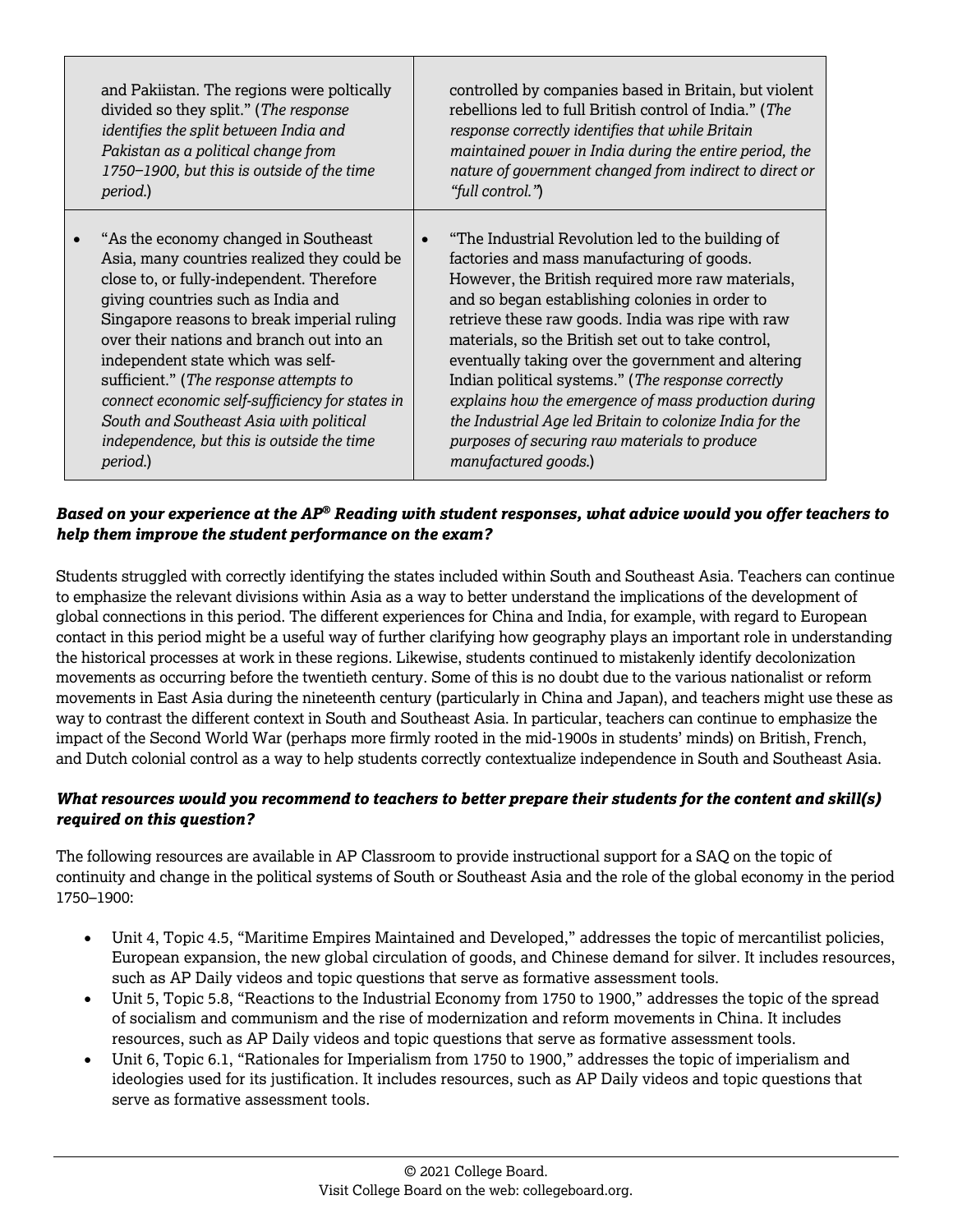- Unit 6, Topic 6.2, "State Expansion from 1750 to 1900," addresses the topic of European establishment of settler colonies. It includes resources, such as AP Daily videos and topic questions that serve as formative assessment tools.
- AP Classroom has Personal Progress Checks for each unit that include SAQs and scoring guidelines that will allow students to practice the skills needed to successfully answer a SAQ without a stimulus.
- The Question Bank within AP Classroom contains examples of AP exam questions, both MCQs and FRQs, that can be used to assess student understanding and allow for further practice of the required skills.
- Additionally, AP Classroom contains Skills-Based Modules, under the Professional Learning tab, that focus on teaching the skills of comparison and continuity and change and include handouts for students.
- The Online Teacher Community includes a library of resources that can be searched by disciplinary practices, skills, content, and resource type. Visit [https://apcommunity.collegeboard.org/group/apworldhistory/resource](https://apcommunity.collegeboard.org/group/apworldhistory/resource-library/)[library/](https://apcommunity.collegeboard.org/group/apworldhistory/resource-library/)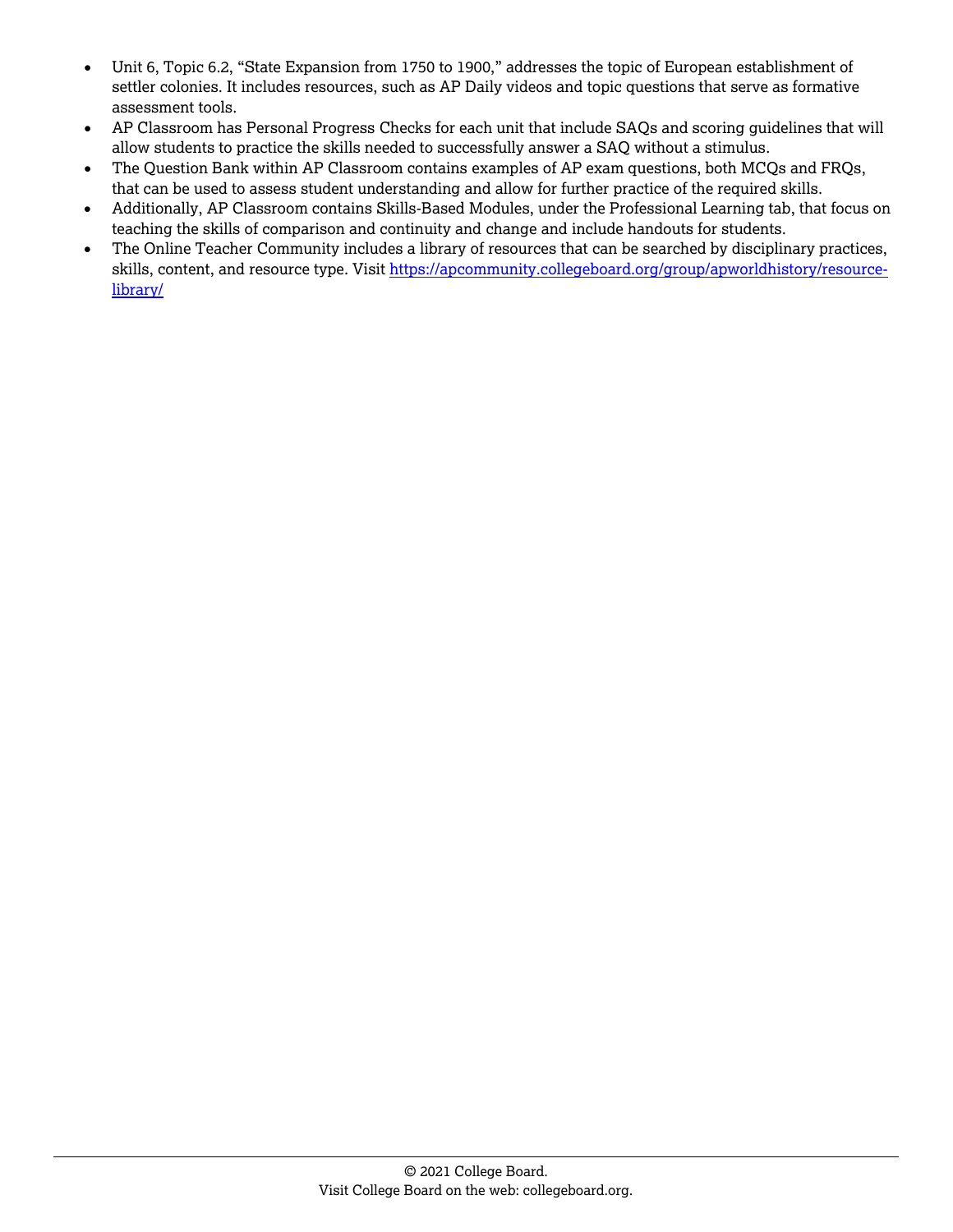**Question #1 Task:** Document-Based **Topic:** Mexican Revolution **Ouestion** 

**Max. Points:** 7 **Mean Score:** 2.81

#### *What were the responses to this question expected to demonstrate?*

The intent of this question was to assess students' ability to articulate and defend an argument based on evidence within historical documents. This Document-Based Question (DBQ) asked students to evaluate the extent to which economic factors led to the Mexican Revolution of 1910–1920. The question addressed Topic 7.1: Shifting Power After 1900 of the AP World History Course Framework, and specifically Key Concept KC-6.2.II.D. The question provided opportunities for students to demonstrate all four of the historical reasoning skills, with a central focus on the skill of Causation. Responses were also expected to demonstrate the disciplinary practices of Analyzing Historical Evidence (primary sources) and Argument Development. The six text-based documents and one image provided evidence of causes of the Mexican Revolution. They provided students with multiple perspectives on the origins of the event, allowing students to develop their own argument as to the extent of economic influence on the origins of the revolution. Responses were expected to evaluate the sources, to add relevant historical detail, and to utilize the pieces of evidence to support and qualify an argument. Students also were asked to contextualize their essays by providing a larger historical framework within which the Mexican Revolution was situated. Responses were asked to provide explanation or description of the primary source documents' point of view, historical situation, intended audience, and/or purpose. Students could also demonstrate complexity by creating nuanced arguments, extended discussions of key developments, and/or consistently corroborating documents by analyzing their commonalities and differences.

# *How well did the responses address the course content related to this question? How well did the responses integrate the skills required on this question?*

Students were generally able to evaluate the sources provided to identify the extent of the impact of economic situations on the Mexican Revolution. For example, they regularly identified working conditions or labor relations in Mexico as an important factor in the development of the revolution.

Most responses also successfully described historically relevant information from at least three documents. Many students were also able to use at least six documents as evidence in support of claims or arguments about the economic factors that led to the revolution. Students who were unsuccessful with this point frequently did not attempt to use at least six documents, and others combined documents into one vague statement that did not provide sufficient evidence of understanding to earn the point.

Credit for Evidence Beyond the Documents was less frequently awarded in student responses. This was due mainly to students' infrequent attempts at providing evidence that extended beyond what was provided in the documents. When students did attempt the point, they were successful when they referenced specific instances of European imperialism or made connections to other revolutions. Students very rarely were able to provide specific evidence beyond the documents of Mexican history that was relevant to the prompt.

Student sourcing attempts were inconsistent. Students oftentimes merely restated the information provided in the source line or simply identified the source. When students were able to provide additional information or explanation about the source, they achieved the point. Teachers have clearly worked with students to understand that purpose is a form of sourcing. Purpose was found to be the most frequently successful attempt by students at the sourcing point. Many responses included a request for an additional document, seemingly unaware that the requirement to do so is no longer part of the task for the Document-Based Question. Finally, very few responses were able to demonstrate complexity. However, when they did, students were most likely to achieve this point when they created nuanced, developed arguments that showed understanding that the Mexican Revolution was happening in a global context.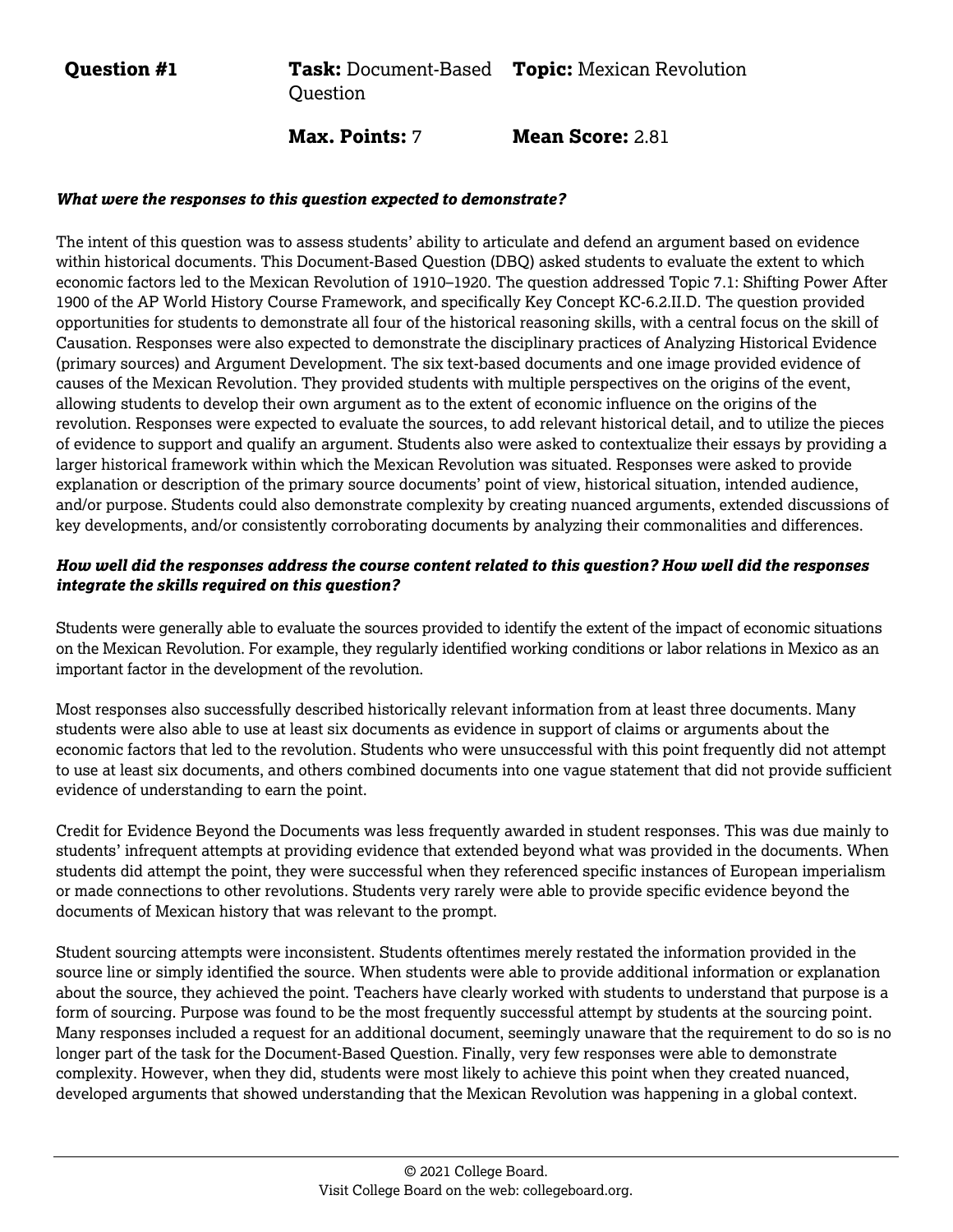These students frequently described that global phenomena and compared the Mexican Revolution to that in Russia at about the same time.

# *What common student misconceptions or gaps in knowledge were seen in the responses to this question?*

Though students were successful in creating lines of reasoning and comprehending the documents, their lack of understanding of Mexican history and chronology were the most frequent misconceptions or gaps in their knowledge. For example, students frequently did not distinguish between the Mexican Revolution (the topic of the prompt) and Mexico's independence from Spain. Not only were these two separate historical events, but they happened in different centuries. Working with students to develop their chronological skills and their understanding of the specific nature of Central and Latin American independence and revolutionary movements might assist students in avoiding these gaps or misconceptions.

Moreover, students continue to struggle with contextualization. Working with students on chronology and periodization will additionally assist these students. Students seem to not be able to effectively move from knowledge of what is merely happening at the same time, for example, the Russian Revolution, to proper historically relevant contextualization of the developments addressed in the prompt. Students were most likely to get context when they connected Enlightenment thought and previous revolutionary thinking to the events of the Mexican Revolution.

| Common Misconceptions/Knowledge Gaps |                                                                                                             | Responses that Demonstrate Understanding                                                                                                                                                                                                                                                                                                                                                            |  |  |
|--------------------------------------|-------------------------------------------------------------------------------------------------------------|-----------------------------------------------------------------------------------------------------------------------------------------------------------------------------------------------------------------------------------------------------------------------------------------------------------------------------------------------------------------------------------------------------|--|--|
|                                      | "The Mexican Revolution established<br>Mexico's independence from Spain."<br>(Attempted contextualization.) | "Mexico won its independence from Spain in the<br>nineteenth century after a series of calls for an end of<br>oppression. However, even with independence social<br>structures continued to hinder economic progress,<br>with Creoles on the top of the economic and social<br>ladders and the lower classes suffering and<br>remaining unhappy. This led eventually to the<br>Mexican Revolution." |  |  |
|                                      | "Document 2 was a newspaper drawing that<br>showed people being beaten."                                    | "Document 2 was intended to illustrate the violence<br>and oppression of the government on the working<br>classes in order to draw attention to the need for a<br>political or revolutionary response."                                                                                                                                                                                             |  |  |

# *Based on your experience at the AP® Reading with student responses, what advice would you offer teachers to help them improve the student performance on the exam?*

Teachers have clearly worked with their students on reading comprehension, understanding important themes such as revolution and modernization. Teachers might consider spending time developing intentional practices that help students to develop a toolbox of understanding strategies related to themes such as the economy as appeared in this question. Other common themes that students struggled with are understanding humans in the environment and social interactions and organization. Teachers could easily introduce contemporary examples of the economy to help students understand the key features of an economy such as taxes, monetary systems, and trade. Creating a word wall in the classroom with these themes at the top and having students fill in specific key terms and examples under the theme during the course of a unit could help them to create a visual memory of the features of these themes.

As stated earlier, students were most often successful when they provided the purpose of a source by showing the link between the document and the economic factors of the revolution. AP classroom has excellent daily personal progress checks and instructor videos that can develop a scaffolded approach to this skill. Students need practice with sourcing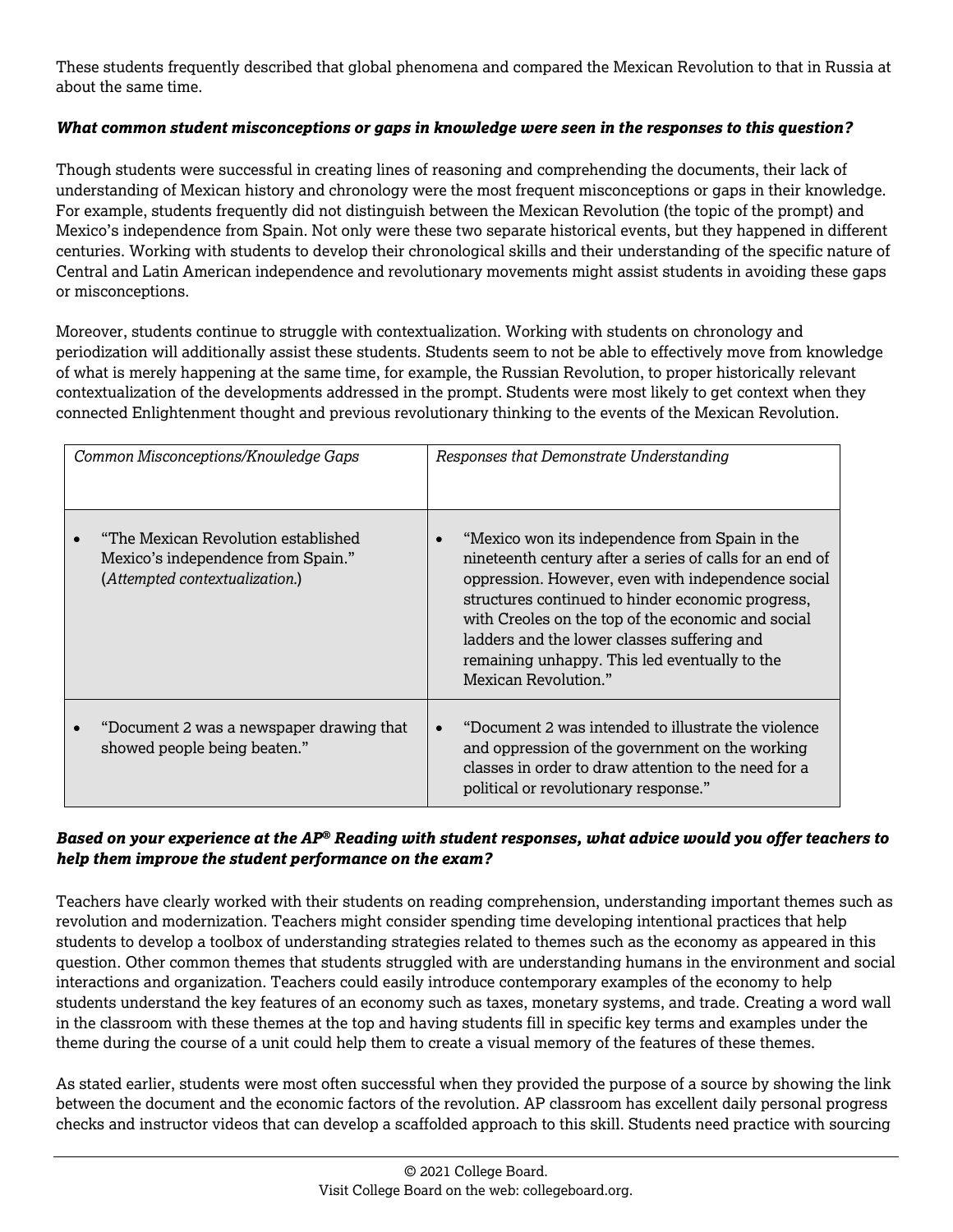and especially sourcing that moves beyond a mere identification and into an explanation of why the sourcing matters for understanding the document's connection to the argument.

# *What resources would you recommend to teachers to better prepare their students for the content and skill(s) required on this question?*

The following resources are available in AP Classroom to provide instructional support for a DBQ on the topic of the Mexican Revolution:

- Unit 7, Topic 7.1, "Shifting Power After 1900," addresses the topic of the Mexican Revolution and the collapse of older land-based Ottoman, Russian, and Qing Empires. It includes resources, such as AP Daily videos and topic questions that serve as formative assessment tools.
- AP Classroom has Personal Progress Checks for each unit that include DBQs and scoring guidelines that will allow students to practice the required skills needed to successfully answer a DBQ.
- The Question Bank within AP Classroom contains examples of AP exam questions, both MCQs and FRQs, that can be used to assess student understanding and allow for further practice of the required skills.
- Additionally, AP Classroom contains Skills-Based Modules, under the Professional Learning tab, that focus on teaching analysis of primary sources, the skills of argument development, comparison and continuity and change and include handouts for students.
- The Online Teacher Community includes a library of resources that can be searched by disciplinary practices, skills, content, and resource type. Visit [https://apcommunity.collegeboard.org/group/apworldhistory/resource](https://apcommunity.collegeboard.org/group/apworldhistory/resource-library/)[library/](https://apcommunity.collegeboard.org/group/apworldhistory/resource-library/)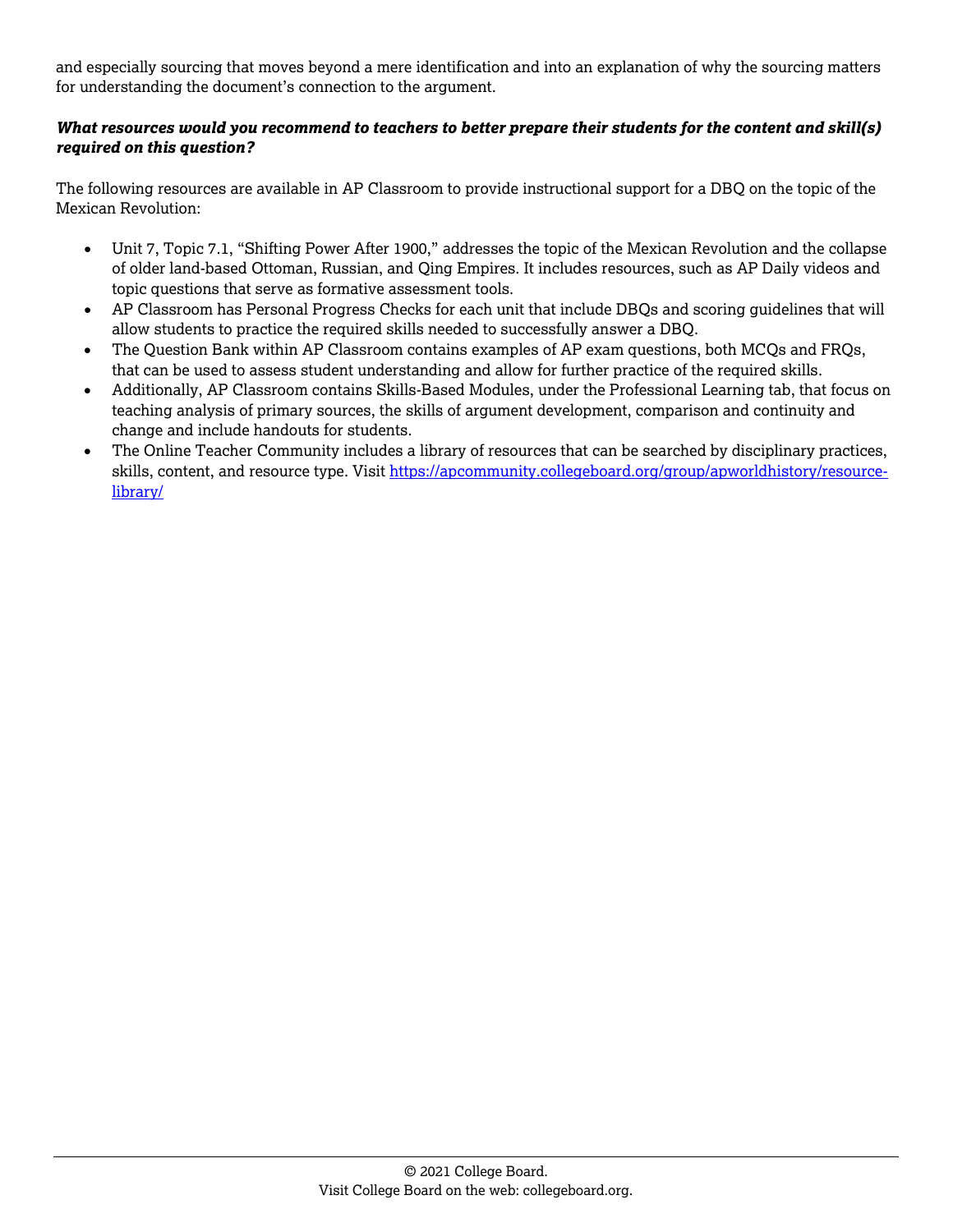**Question #2 Task:** Long Essay **Ouestion** 

**Topic:** New Economic and Commercial Practices, 1200−1450

**Max. Points: 6 Mean Score: 2.40** 

#### *What were the responses to this question expected to demonstrate?*

Responses to this question were expected to demonstrate students' ability to analyze the role that economic and/or commercial practices played in affecting trade between 1200 and 1450 C.E. It prompted students to address topics included in 2.1: The Silk Roads, Topic 2.3; Exchange in the Indian Ocean, Topic 2.4; Trans-Saharan Trade Routes; and/or 2.7, Comparison of Economic Exchange in the AP World History Curriculum and Framework. The question was open geographically to allow responses about multiple regions and a time period that guided students to the topics listed above, but also open to student responses that demonstrated familiarity with developments in European trade toward the end of the period.

The question was designed to allow students to demonstrate their understanding of the impact of economic and commercial practices on trade, and the students were expected to present a historically defensible thesis, describe a historical context, use at least two specific examples of evidence, use the evidence to support an argument in response to the prompt, use historical reasoning skills to frame an argument, and demonstrate a complex understanding of the historical development. Students could use any historical thinking skill to demonstrate this understanding, and we saw successful responses that compared the developments of different trade routes, discussed effects of specific developments on individual trade routes, or evaluated the extent of the changes and impact on trade routes over time.

# *How well did the responses address the course content related to this question? How well did the responses integrate the skills required on this question?*

Students frequently chose this question, demonstrating a level of familiarity and confidence with their knowledge of major trade routes during the period 1200−1450 C.E. Students who chose Question 2 typically focused on identifying specific commercial practices or technological innovations that impacted trade on the three main routes listed in the prompt. Students were generally successful in making a claim or fashioning a thesis to frame their argument, although these were at times too vague to earn points. Teachers have done an admirable job of exposing students to these trade routes, and many students had specific examples to provide as evidence such as the use of caravanserai, the camel and camel saddle, and improved maritime technologies. Students also showed a notable global perspective, with many responses addressing multiple trade routes and discussing the development of trade economies and cultural diffusion.

Students struggled with deploying evidence in a way that clearly supported their argument. Many students presented a summary of developments, listing those developments, rather than explaining how or why the development impacted trade. Chronology also continues to be a significant struggle for students, as demonstrated by frequent responses citing the development of steamships and railroads, which are significantly outside the time period. Students who were able to recall specific developments in trade tended to earn more points; however, most students struggled to demonstrate complexity with this question.

#### *What common student misconceptions or gaps in knowledge were seen in the responses to this question?*

The most significant and common misconception or gap in knowledge was chronology. Students often wrote accurate evaluations of the impact of developmpents such as the railroad or Columbian Exchange on trade; however, these were outside of the time period of the prompt and could not earn credit. Students also were more likely to struggle with the specific expectation of the prompt to address "economic and/or commercial practices," choosing instead to focus on the more familiar cultural diffusion facilitated by trade routes.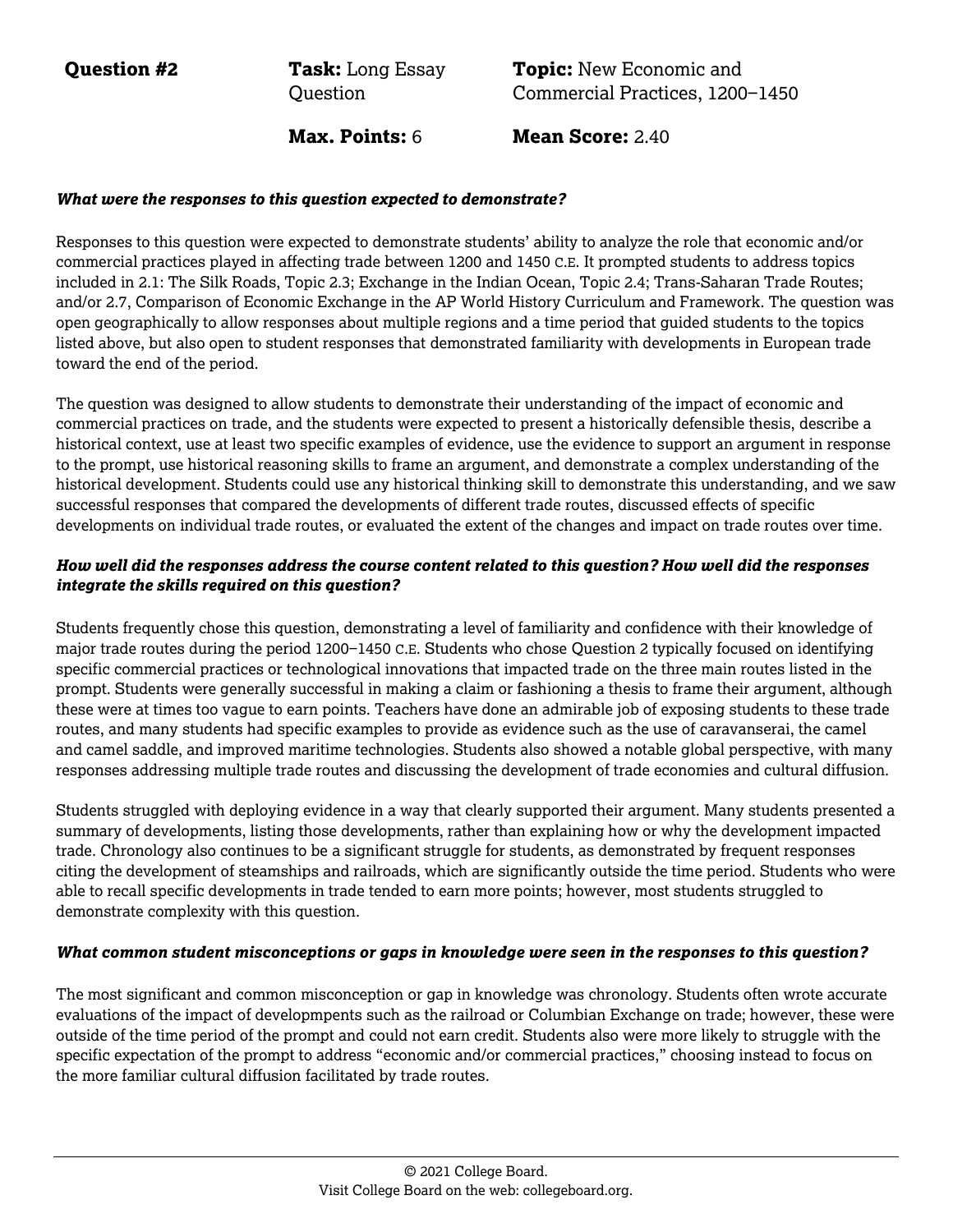Students also struggled with the concept of contextualization for this question. Notably, students might have avoided the point because they focused on the aspect of contextualization as "in the period immediately before," and the course begins in 1200. It is important for teachers to emphasize to students that contextualization can also be in the same time period, and outside the topic of the prompt, and for students to practice this type of contextualization. Students who addressed the development of large empires, which increased the need for trade, or who described the growth of cities along trade routes, facilitating the spread of these economic and commercial practices, could earn the contextualization point. Some students simply rewrote the background information provided before the prompt; however, this did not earn contextualization as restating the prompt does not earn a point.

| Common Misconceptions/Knowledge Gaps |                                                                                                                                                                                                                             | Responses that Demonstrate Understanding |                                                                                                                                                                                                                                                                                                                                                                                                                                                            |  |
|--------------------------------------|-----------------------------------------------------------------------------------------------------------------------------------------------------------------------------------------------------------------------------|------------------------------------------|------------------------------------------------------------------------------------------------------------------------------------------------------------------------------------------------------------------------------------------------------------------------------------------------------------------------------------------------------------------------------------------------------------------------------------------------------------|--|
|                                      | "In the period circa 1200–1450, commerce along<br>exchange networks such as the Silk Road<br>involved many new economic and commercial<br>practices." (Attempt at contextualization simply<br>repeats the source material.) |                                          | "Throughout the time period of 1200–1450 societies<br>were becoming more and more connected. As<br>travelers along the Silk Road stopped in the same<br>place to rest, cities began to grow up. The<br>development of cities like Samarkand and Damascus<br>allowed traders to share commercial and economic<br>developments to make trade easier." (Earns<br>contextualization by identifying the development of cities<br>as hubs for shared practices.) |  |
|                                      | "The development of the railroad allowed<br>merchants to move more goods quickly,<br>impacting trade significantly." (Attempt at<br>evidence is outside of chronological time period.)                                      |                                          | "The implementation of flying money, or paper<br>indications of larger amounts of gold and silver,<br>allowed merchants to travel with less risk and lighter<br>packs, making travel much faster and more safe."<br>(Successful evidence provided—"flying money"— is<br>then attached to an argument that this development<br>made travel "faster and more safe." With a second piece<br>of evidence this could earn both evidence points.)                |  |

# *Based on your experience at the AP® Reading with student responses, what advice would you offer teachers to help them improve the student performance on the exam?*

It is important for teachers to provide opportunities for students to practice making arguments and responding to prompts with chronological structure. This can be an excellent opportunity for review at the end of a unit or at the end of the course. Provide students with notecards or terms and have them place these concepts on a timeline around the classroom. They can work in groups or individually, and they can use notes and books as resources or attempt first from memory and then "check" themselves with books and notes. This same activity can work as practice for contextualization. Once the timeline is created, the teacher can ask students to brainstorm a list of "What else is going on?" in different topics or geographical areas. For example, if we have just created a timeline of trade developments, I might ask students to address what cultural developments are present, and then connect them to economics. Another opportunity for students to work on contextualization is to provide a prompt for students but only require a contextualization response or to develop a contextualization together as a class. Students benefit from repeated modeling of this skill in class and the opportunity to connect their knowledge to other topics similar to the prompt.

# *What resources would you recommend to teachers to better prepare their students for the content and skill(s) required on this question?*

• The following resources are available in AP Classroom to provide instructional support for a LEQ on the topic of economic and commercial practices in Afro-Eurasia and the impact on trade between 1200 and 1450: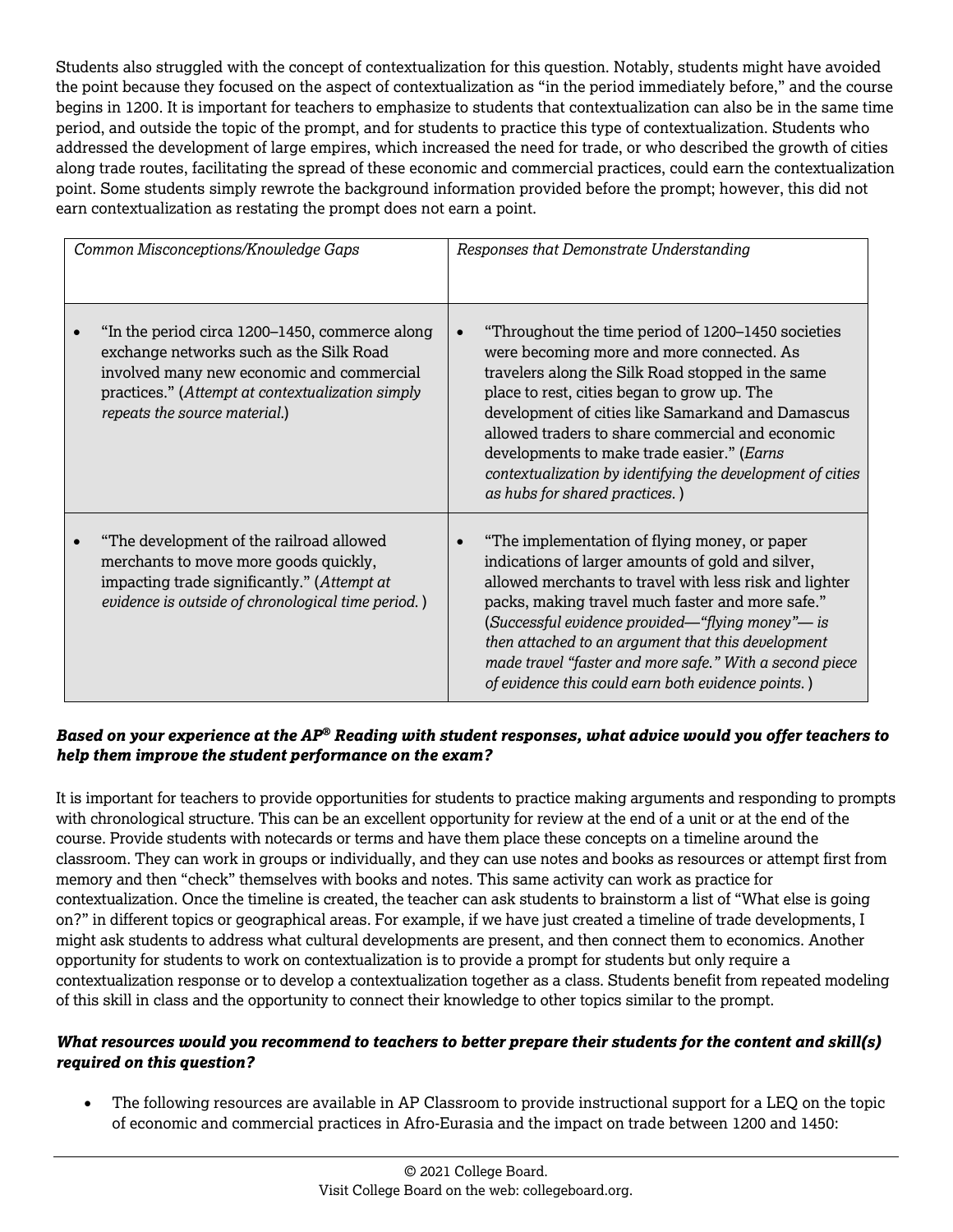- Unit 2, Topic 2.1, "The Silk Roads," addresses the topic of the expansion of trade routes, the growth of interregional trade, innovations in transportation and commercial technologies, and an increased demand for luxury goods. It includes resources, such as AP Daily videos and topic questions that serve as formative assessment tools.
- Unit 2, Topic 2.3, "Exchange in the Indian Ocean," addresses the topic of the expansion of trade routes, transportation and commercial innovations, the growth of states, and technological and cultural transfers. It includes resources, such as AP Daily videos and topic questions that serve as formative assessment tools.
- Unit 2, Topic 2.4, "Trans-Saharan Trade Routes," addressed the topic of the expansion of trade routes and empires. It includes resources, such as AP Daily videos and topic questions that serve as formative assessment tools.
- AP Classroom has Personal Progress Checks for each unit that include LEQs and scoring guidelines that will allow students to practice the required skills needed to successfully answer a LEQ.
- The Question Bank within AP Classroom contains examples of AP exam questions, both MCQs and FRQs, that can be used to assess student understanding and allow for further practice of the required skills.
- Additionally, AP Classroom contains Skills-Based Modules, under the Professional Learning tab, that focus on teaching the skills of argument development, comparison and continuity and change and include handouts for students.
- The Online Teacher Community includes a library of resources that can be searched by disciplinary practices, skills, content, and resource type. Visit [https://apcommunity.collegeboard.org/group/apworldhistory/resource](https://apcommunity.collegeboard.org/group/apworldhistory/resource-library/)[library/](https://apcommunity.collegeboard.org/group/apworldhistory/resource-library/)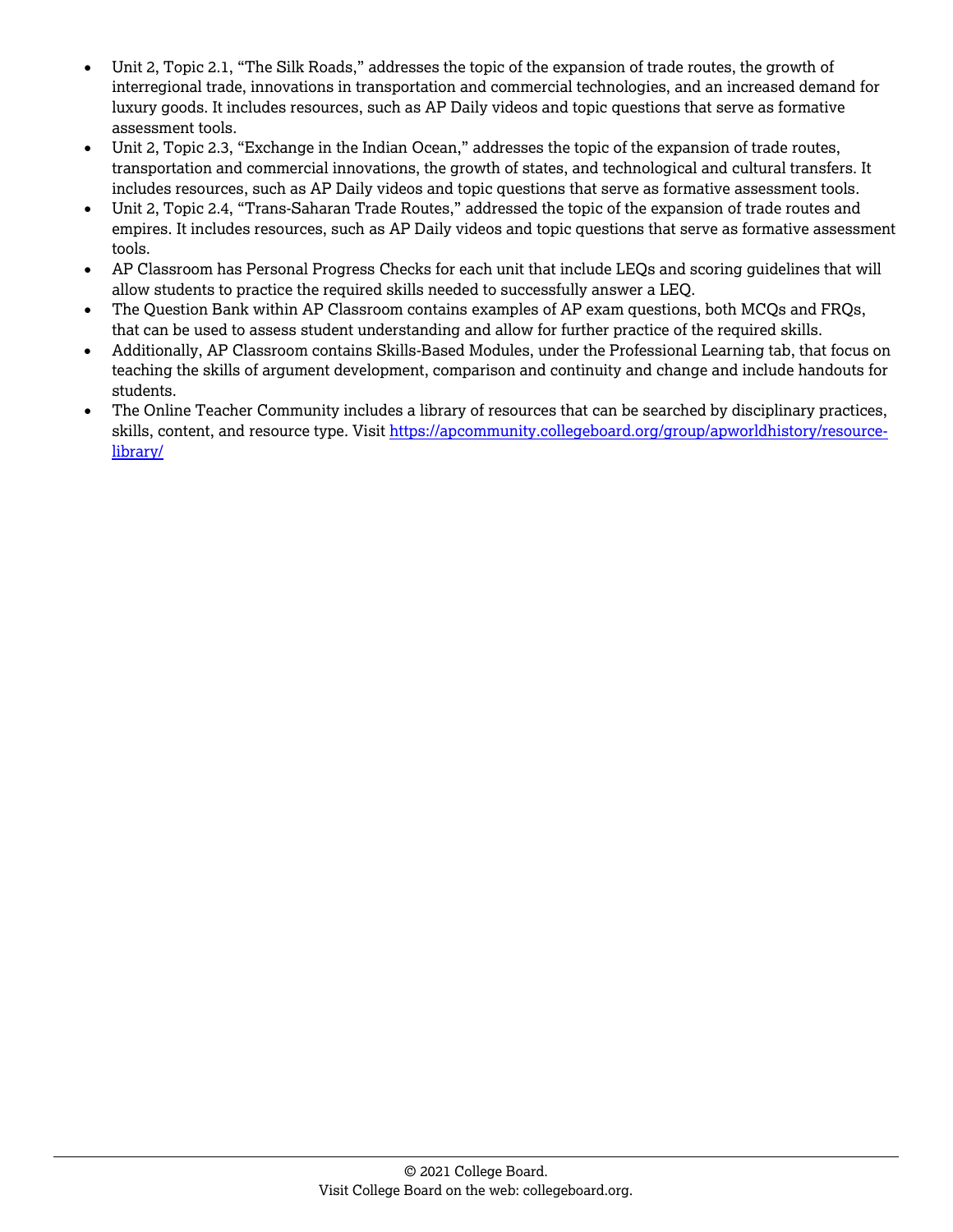**Question #3 Task:** Long Essay Question

**Topic:** Impact of European Expansion on South/East Asian Economies, 1450–1750

**Max. Points:** 6 **Mean Score:** 2.17

#### *What were the responses to this question expected to demonstrate?*

This question addressed Topic 4.4: Maritime Empires Established and Topic 4.5: Maritime Empires Maintained and Developed of the AP World History Curriculum and Framework. The question was open geographically to allow responses about multiple areas, with the main student responses focused on South Asia (India) and East Asia (China and Japan); however, areas in South East Asia were also accepted if presented correctly. The question was designed to allow students to demonstrate their understanding of the impact of European expansion on the countries located in South and East Asia, with a specific focus on economic impacts such as the choice to isolate from the global economy or the growing dependence on the European nations. Students were expected to present a historically defensible thesis, describe a historical context relevant to the prompt, use at least two specific examples of evidence relevant to the topic of the prompt, use that evidence to support an argument in response to the prompt, use historical reasoning skills to frame or structure their argument, and demonstrate a complex understanding of the historical development that is the focus of the prompt. Students were able to use any historical thinking skill to demonstrate this understanding, and we saw successful responses that compared the impact of European expansion on two areas, discussed specific elements of European expansion along with their specific impacts, or evaluated the way impacts of European expansion changed over the time period provided.

# *How well did the responses address the course content related to this question? How well did the responses integrate the skills required on this question?*

This question was the least frequent choice for students, possibly because students felt less comfortable with the the history of East and South Asia during the time period of the prompt. Students who chose Question 3 often struggled because of a lack of chronological knowledge, writing well-developed essays centered on the Opium Wars and the Boxer Rebellion in China, two events that were not relevant to the period referenced in the prompt. Successful responses were more likely to address the impacts of British expansion in India or on efforts by China and Japan to prevent European expansion through the implementation of isolation policies. If they stayed within the time period, students were generally successful in creating a thesis/claim for their argument, though these claims were sometimes too vague to earn points. Successful responses often showed a detailed grasp of East Asian and South Asian government systems and were able to discuss specific European economic actions such as joint-stock companies and the development of the Dutch trading systems in the Indian Ocean. Students struggled at times with deploying this evidence in a way that supported their argument, defaulting to simpler skills such as summarizing European actions or describing South/East Asian economic systems. Geography also posed a problem for some students, with the time period leading to discussion of European expansion in the Americas—content which could be effective contextualization if applied accurately but did not respond directly to the prompt.

#### *What common student misconceptions or gaps in knowledge were seen in the responses to this question?*

The most significant and common element of struggle for students was the chronological element of the question. Students often wrote accurate evaluations of the impact of European expansion on the development of the Opium Wars, and while evidence about the Opium **trade** could be effectively argued, responses that focused specifically on the Opium Wars and the Boxer Rebellion were common and ineffective because they fell outside the time period.

Students continue to struggle with the concept of complexity, with many responses focusing on "retelling" the process of European expansion rather than developing a complex and nuanced argument about the impact of this expansion on the economies of East and South Asia. Responses focused heavily on the European actions, often expanding on the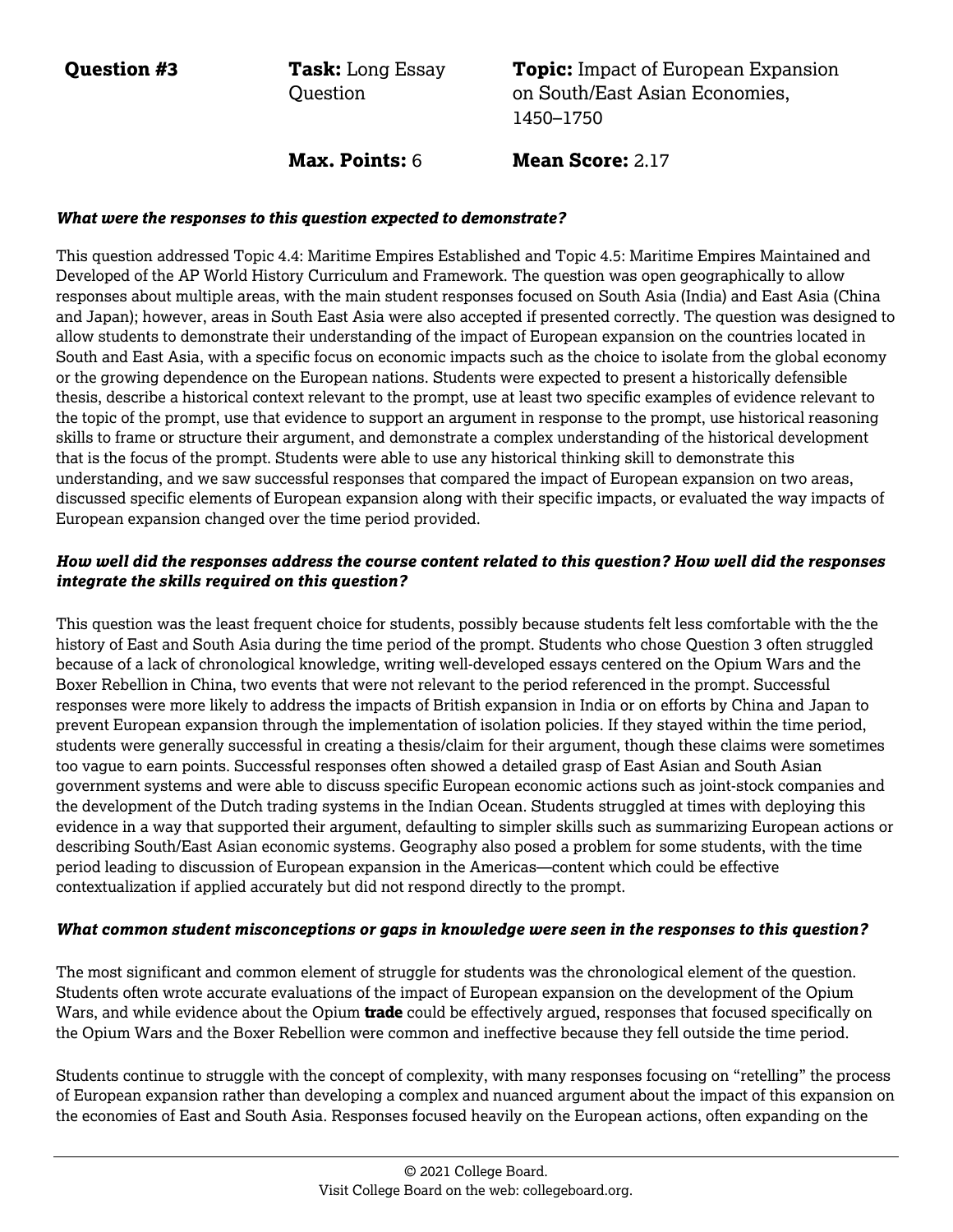negative impacts of this expansion on the social and political realms of the East and South Asian populations (explaining the British banning of widow sacrifice, or Sati, for example) but did not connect the impact to the economies of these locations.

| Common Misconceptions/Knowledge Gaps |                                                                                                                                                                                                | Responses that Demonstrate Understanding |                                                                                                                                                                                                                                                                                                                                                                                                                                                                                                                                                                                                                                                                                                                                                                                    |  |
|--------------------------------------|------------------------------------------------------------------------------------------------------------------------------------------------------------------------------------------------|------------------------------------------|------------------------------------------------------------------------------------------------------------------------------------------------------------------------------------------------------------------------------------------------------------------------------------------------------------------------------------------------------------------------------------------------------------------------------------------------------------------------------------------------------------------------------------------------------------------------------------------------------------------------------------------------------------------------------------------------------------------------------------------------------------------------------------|--|
|                                      | "The first Opium War showed how the British<br>had used their sale of opium to take over<br>Chinese economy." (Attempt at evidence through<br>reference to Opium War outside the time period.) |                                          | "In an effort to counter the flow of silver into<br>China, British merchants began to provide<br>opium, developing a customer base that was<br>heavily dependent and needed a constant<br>supply of the drug, giving the British an<br>increasing ability to impact the Chinese<br>economy." (Deploys evidence successfully by<br>focusing on opium sales, rather than the<br>Opium War.)                                                                                                                                                                                                                                                                                                                                                                                          |  |
|                                      | "The British needed to keep more money, so<br>they sold the Chinese Opium." (Presents<br>evidence in a straightforward way as factual<br>description. Does not demonstrate complexity.)        |                                          | "As the British solidified their control over<br>India, they were increasingly able to dictate<br>Indian production, including increasing the<br>production of opium. This drug could then<br>be sold to the Chinese, who had otherwise<br>no desire for any European products.<br>Through this process, the British built an<br>economic triangle of power, allowing them<br>to profit through both controlling the<br>production and creating demand for a<br>product that also rendered their customers<br>less able to create market competition."<br>(Begins to demonstrate a complex<br>understanding of the nuance of the opium<br>trade, going beyond a simple presentation of<br>the sale of opium to a nuanced understanding<br>of the economic integration of markets.) |  |

# *Based on your experience at the AP® Reading with student responses, what advice would you offer teachers to help them improve the student performance on the exam?*

To address complexity, teachers can continue to challenge students to think beyond "what" happened to a continued exploration of the topic by asking the question "so what?" This might also be accomplished by discussing a given development and considering what other causes or explanations might be applied (i.e., a counterargument). One way to do this is through in-class discussion. Another way is to have students keep a journal focused on higher-level questions as topics are discussed in class and occasionally have them choose one question to develop as a short written response, specifically challenging a "typical" explanation.

# *What resources would you recommend to teachers to better prepare their students for the content and skill(s) required on this question?*

The following resources are available in AP Classroom to provide instructional support for an LEQ on the topic of European expansion and its impact on the economies of East and/or South Asian states: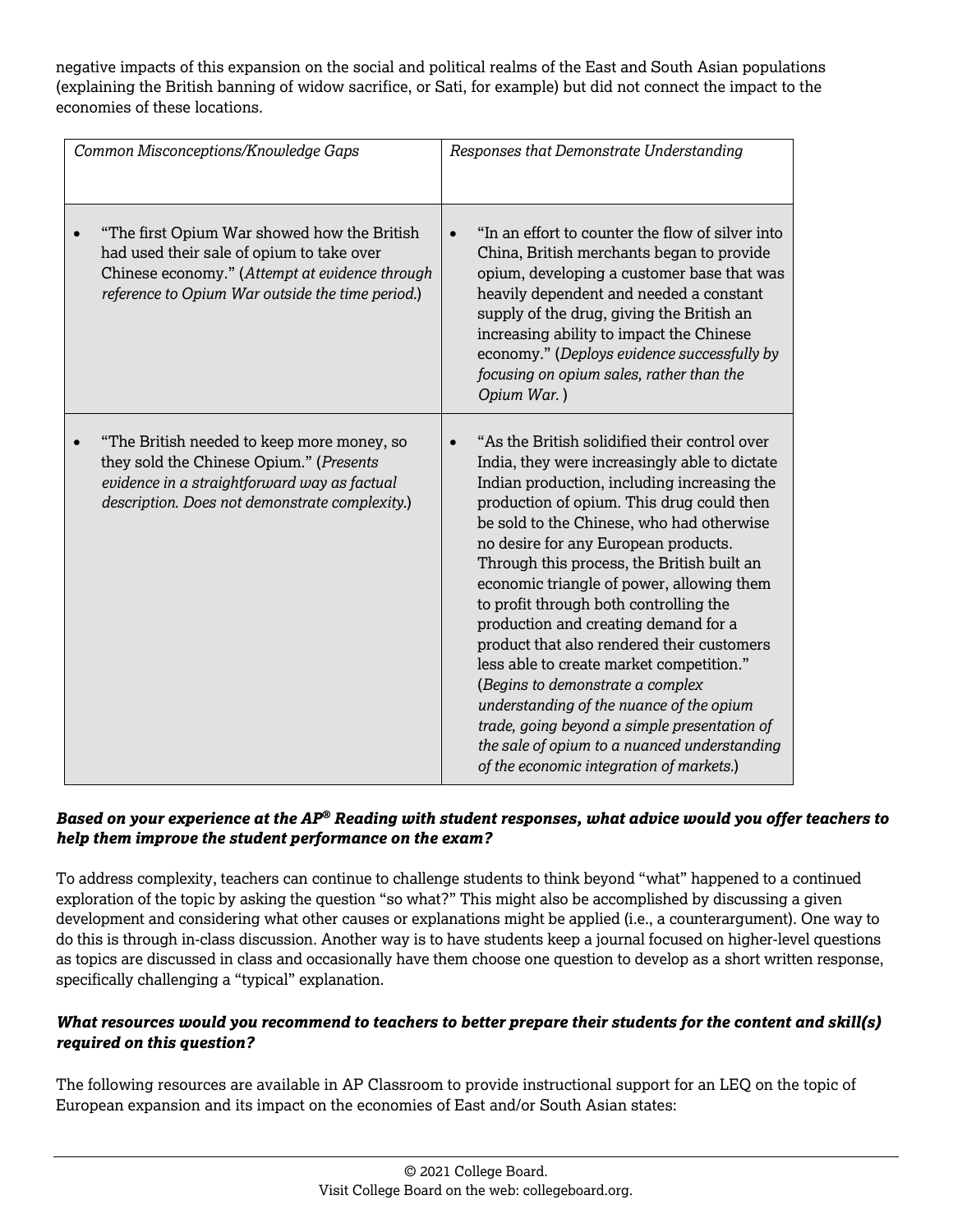- Unit 4, Topic 4.4, "Maritime Empires Established," addresses the topic of Asian states that tried to limit the disruptive economic and cultural effects of European-dominated long-distance trade as well as intra-Asian trade which continued to flourish during this period. It includes resources, such as AP Daily videos and topic questions that serve as formative assessment tools.
- Unit 4, Topic 4.5, "Maritime Empires Maintained and Developed," addresses the topic of mercantilist policies, European expansion, the new global circulation of goods, and Chinese demand for silver. It includes resources, such as AP Daily videos and topic questions that serve as formative assessment tools.
- AP Classroom has Personal Progress Checks for each unit that include LEQs and scoring guidelines that will allow students to practice the required skills needed to successfully answer a LEQ.
- The Question Bank within AP Classroom contains examples of AP exam questions, both MCQs and FRQs, that can be used to assess student understanding and allow for further practice of the required skills.
- Additionally, AP Classroom contains Skills-Based Modules, under the Professional Learning tab, that focus on teaching the skills of argument development, comparison, and continuity and change and include handouts for students.
- The Online Teacher Community includes a library of resources that can be searched by disciplinary practices, skills, content, and resource type. Visit [https://apcommunity.collegeboard.org/group/apworldhistory/resource](https://apcommunity.collegeboard.org/group/apworldhistory/resource-library/)[library/](https://apcommunity.collegeboard.org/group/apworldhistory/resource-library/)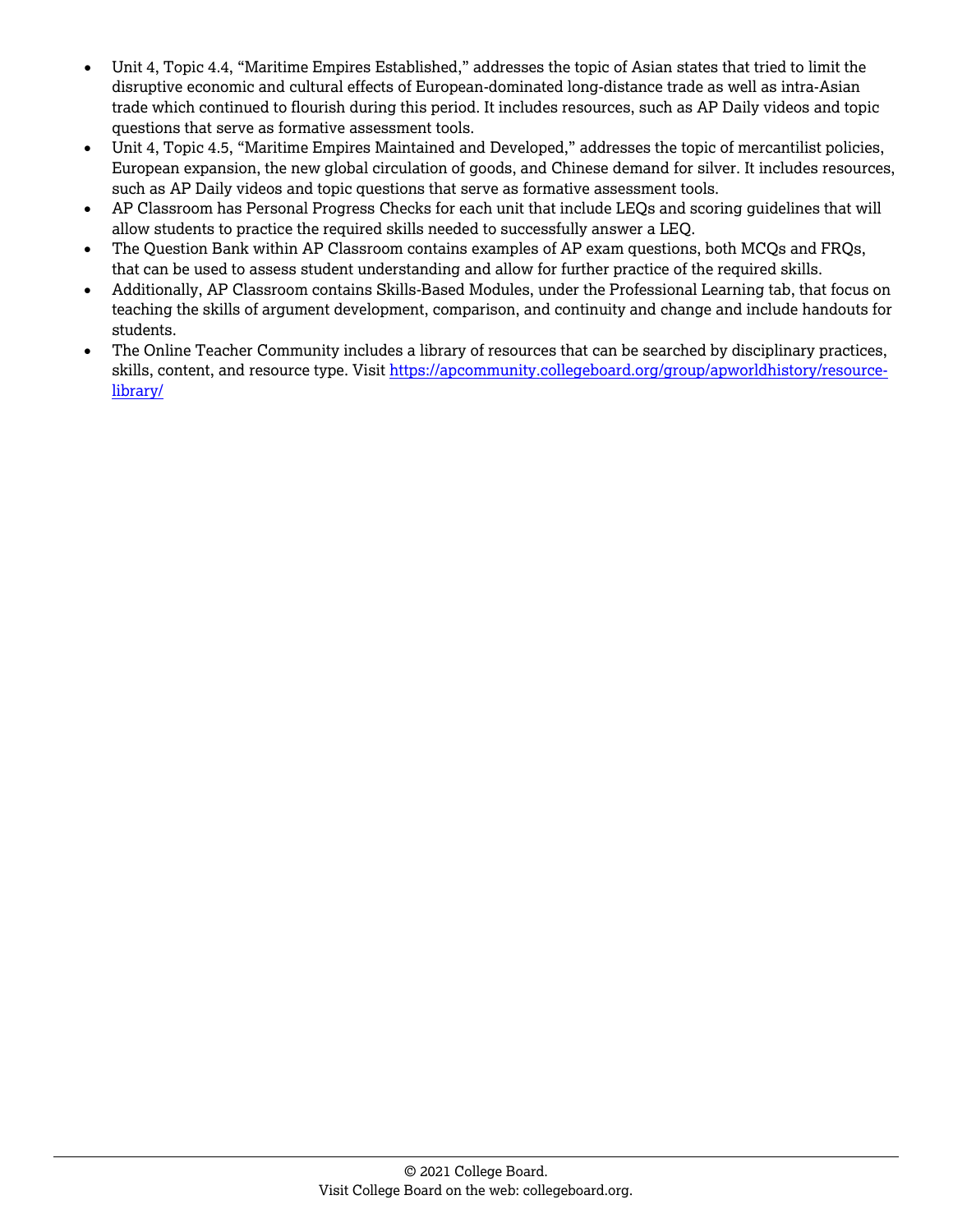**Question #4 Task:** Long Essay **Ouestion** 

**Topic:** The Great Depression and Economic Policies Change

**Max. Points:** 6 **Mean Score:** 1.82

# *What were the responses to this question expected to demonstrate?*

This question addressed Topic 7.4: Economy in the Interwar Period and Topic 7.6: Causes of World War II of the AP World History Curriculum and Framework. The question was open geographically to allow responses from any nation outside of the United States, though the vast majority of responses focused on developments in Germany and Russia. The question was designed to allow students to demonstrate their understanding of the Great Depression and its global impacts, with the specific exclusion of the United States helping to focus responses on global issues. With the close proximity to the First World War and the Second World War, two topics about which students tend to have extensive knowledge, the question provided opportunities for ample content and context. Students were expected to present a historically defensible thesis, describe a historical context relevant to the prompt, use at least two specific examples of evidence relevant to the topic of the prompt, use that evidence to support an argument in response to the prompt, use historical reasoning skills to frame or structure their argument, and demonstrate a complex understanding of the historical development that is the focus of the prompt. Students were able to use any historical thinking skill to demonstrate this understanding, and we saw successful responses that compared the impact of the Great Depression on two areas (most commonly a comparison of Russia and Germany), discussed how specific elements of the Great Depression (such as inflation) led to specific government responses, or responses that addressed how government responses changed as the twentieth century progressed.

# *How well did the responses address the course content related to this question? How well did the responses integrate the skills required on this question?*

This question was a common choice for students, emphasizing their familiarity with content associated with the World Wars, despite this content coming at the end of the course when teachers might have been pressed for time at the end of the school year. Students who chose Question 4 often scored very well in the Evidence and Evidence Analysis categories, providing multiple examples of evidence connected to government responses to the Great Depression including discussing the economic struggles of the Weimar Republic, the rise of the Nazi party in Germany, and the implementation by totalitarian governments of strict economic control motions. Students were extremely successful in demonstrating success with contextualization due to understanding of (and application of) the Treaty of Versailles. In contrast, students typically struggled and did not address the "government response" and "economic" elements of the prompt. Rather than focus on these requirements, responses that were not successful addressed the development of the Second World War itself, conflicts therein, and the rise of new political entities without connecting to the economic policies.

#### *What common student misconceptions or gaps in knowledge were seen in the responses to this question?*

The most significant and common element of struggle for students was the thematic focus on economics and the specificity of government responses (versus general developments). For example, it was fairly common for students to address the idea of inflation as a specific government response, rather than a result of government policy. In addition, students struggled with providing a general political history of the time period between the First World War and the Second World War, without demonstrating understanding of the economic impacts that were the focus of the question.

Chronology was also a problem with student responses centered on the Soviet Union. Many responses presented the Russian Revolution and rise of communism in the Soviet Union as a government response to the Great Depression, a chronological error. While these responses might have been well developed and supported by detailed content, they were not an accurate response to the prompt provided. A similar error was found in responses that focused exclusively on the United States and U.S. government responses to the Great Depression. While extensive, accurate information might be presented, it was outside the scope of the prompt.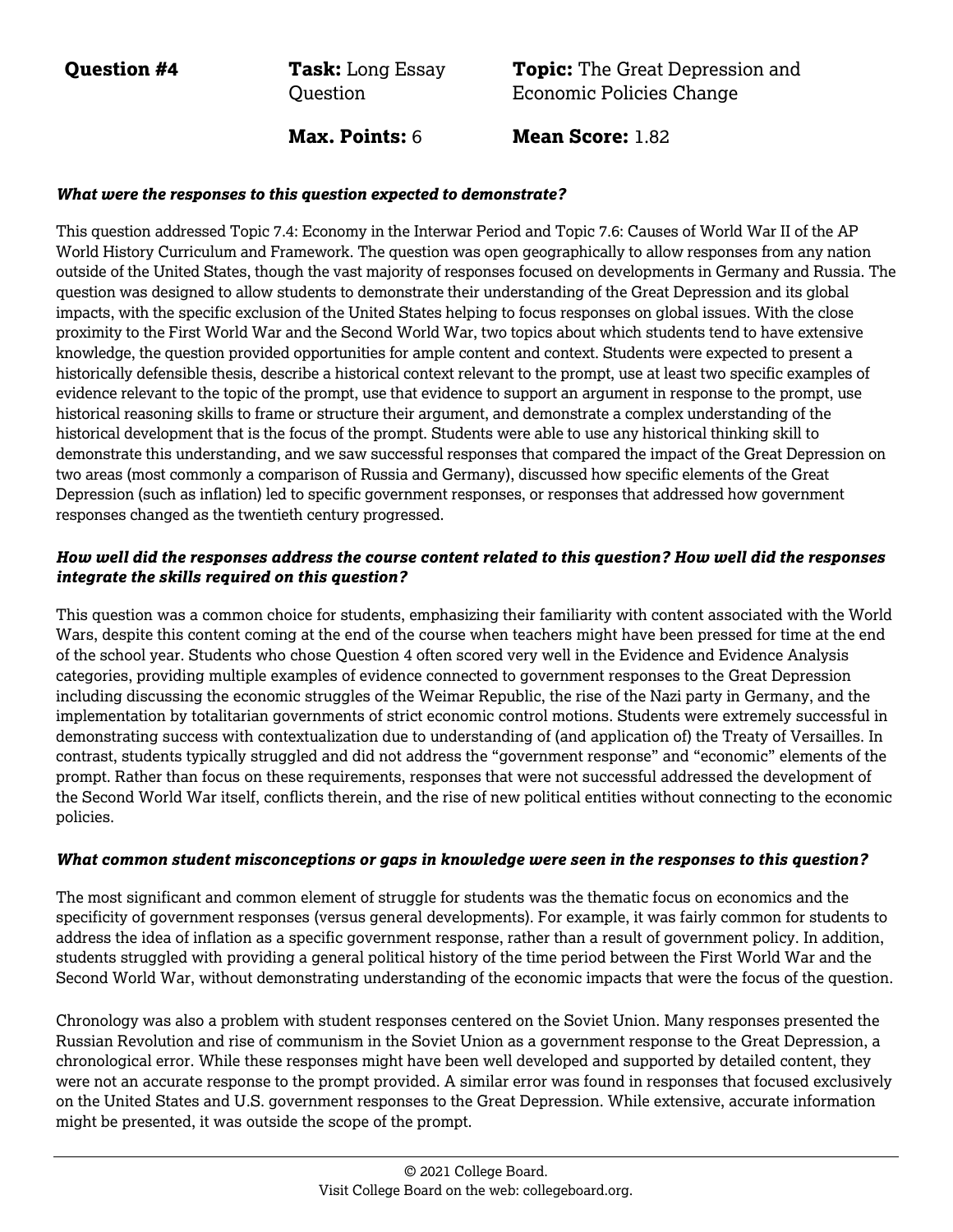| Common Misconceptions/Knowledge Gaps                                                                                                                                                                                                                                                        | Responses that Demonstrate Understanding                                                                                                                                                                                                                                                                                                                                                                                                                                                                                              |  |  |
|---------------------------------------------------------------------------------------------------------------------------------------------------------------------------------------------------------------------------------------------------------------------------------------------|---------------------------------------------------------------------------------------------------------------------------------------------------------------------------------------------------------------------------------------------------------------------------------------------------------------------------------------------------------------------------------------------------------------------------------------------------------------------------------------------------------------------------------------|--|--|
| "Adolf Hitler rose as the head of the Nazi<br>party, and took over the government of<br>Germany after the Great Depression."<br>(Focuses on political developments with no<br>connection to the economic policies of the<br>government.)                                                    | "As Germany struggled with the economic depression<br>$\bullet$<br>as a result of reparations and global economic issues,<br>the fascist leader Adolf Hitler and the Nazi party<br>implemented significant government building projects<br>such as the autobahn and other significant government<br>investments like rebuilding the military." (Connects the<br>rise of the Nazi party with the economic policies issued as<br>a result of the Great Depression.)                                                                     |  |  |
| "Lenin's ideas led to the overthrow of the<br>Tsar and the establishment of the<br>communist government." (Addresses<br>content from outside the time period. This<br>content might be successful, if presented<br>correctly, as contextualizaiton, but it does not<br>address the prompt.) | "Stalin's complete control of production under<br>$\bullet$<br>communist policies allowed him to dictate what and<br>how much would be produced. The communist<br>structure isolated the USSR from the global economy<br>in many ways, and led to less need for government<br>policy to change in response to the Great Depression<br>than was found in many other nations." (Accurately<br>addresses Soviet policy within the time period of the<br>prompt, as well as indicating the impact of communism<br>on the Soviet economy.) |  |  |

It remains important for teachers to provide opportunities for students to practice with chronological structure. One way to practice this is to provide students with a window of dates or a specific time period (i.e., "Twentieth Century" or "1450−1900") and ask students to list as many specific details as they can from different regions of the world. This can be done on large sheets of butcher paper around the room labeled with different regions. Have students travel from page to page adding any specific details they can think of that fall within the presented time period and also cross off details added by other students that are outside the time period. This activity encourages both critical thinking and memory of content.

To work on thematic recognition, encourage students to deconstruct all prompts they see, identifying the key elements of the prompt: time period, thematic focus, and task. To scaffold, consider doing this together as a full class prior to the first few essays, then with a partner or in a small group, and eventually individually. Remind students that on the AP Test they have a reading period during which they can focus on this task as they brainstorm for their essays.

# *What resources would you recommend to teachers to better prepare their students for the content and skill(s) required on this question?*

The following resources are available in AP Classroom to provide instructional support for a LEQ on the topic of governments' economic responses to the Great Depression:

- Unit 7, Topic 7.4, "Economy in the Interwar Period," addresses the topic of the Great Depression and how some governments took a more active role in economic life. It includes resources, such as AP Daily videos and topic questions that serve as formative assessment tools.
- Unit 7, Topic 7.6, "Causes of World War II," addresses the topic of the global economic crises caused by the Great Depression and the rise of fascist and totalitarian regimes. It includes resources, such as AP Daily videos and topic questions that serve as formative assessment tools.